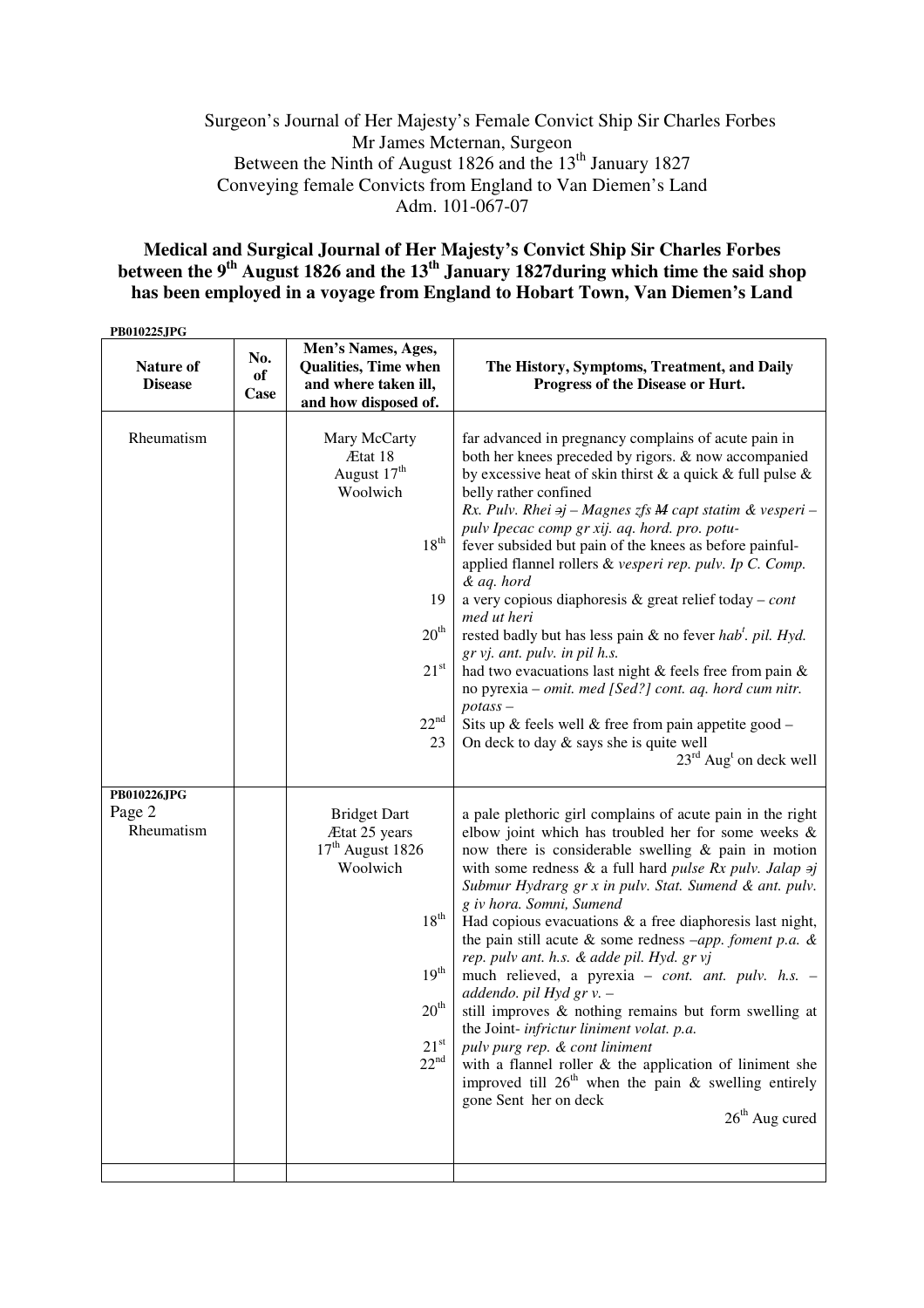| Page 3<br>Cephalalgia                | Eleanor Shea<br>Ætat 40 years<br>$19th$ August 1826<br>Woolwich<br>20 <sup>th</sup><br>$21^{\rm st}$<br>$22^{nd}$<br>$23^{\text{rd}}$<br>24 <sup>th</sup><br>$25^{\rm th}$<br>26 <sup>th</sup> | a fat indolent woman who had suffered frequently in<br>Newgate from an affection of the head complains this<br>morning of a sense of heaviness in her head with<br>excessive pulsating pain, pulse & appetite pretty good,<br>but great indolence & unwillingness to go on deck –<br>habiat magnes sulph Zj statim & rep. per diem si opus<br>sit -vespere had frequent stools habt. ant. pulv. gr iv hs.-<br>her head is relieved but her indolence $\&$ unwillingness<br>to move about give great trouble $\&$ such appears to have<br>been the case in prison $-$ a dilatation of the pupil<br>whether natural or not gives me an impression as some<br>chronic nervous affections – app. emp lyttænuchæ &<br>rep, ant. pulv. hs<br>some improvement: belly free but the sluggishness still<br>great & troublesome rep pulv. purg. hodie - & omitt. ant.<br>pulv.<br>had unusually good rest & feels better & more lively -<br>had her on deck omittur medicament<br>on deck today improved much<br>continues better appetite good but the dilatation of the<br>pupil present still<br>goes on well - Solul. Mag. nit h s<br>bowels quite free $\&$ says she is much better than she has<br>been for some time $\&$ she went on well until the 29 <sup>th</sup><br>when I sent hr on deck.<br>29 <sup>th</sup> August cured. |
|--------------------------------------|------------------------------------------------------------------------------------------------------------------------------------------------------------------------------------------------|---------------------------------------------------------------------------------------------------------------------------------------------------------------------------------------------------------------------------------------------------------------------------------------------------------------------------------------------------------------------------------------------------------------------------------------------------------------------------------------------------------------------------------------------------------------------------------------------------------------------------------------------------------------------------------------------------------------------------------------------------------------------------------------------------------------------------------------------------------------------------------------------------------------------------------------------------------------------------------------------------------------------------------------------------------------------------------------------------------------------------------------------------------------------------------------------------------------------------------------------------------------------------------------------------------------------------------|
| PB010227JPG<br>Page 4<br>Cephalalgia | <b>Jessy Bell</b><br>Ætat 24 years<br>19 <sup>th</sup> August 1826<br>Woolwich<br>$20^{\rm th}$<br>$21^{\rm st}$<br>$22^{nd}$<br>23 <sup>rd</sup><br>$24^{\rm th}$                             | complains of symptoms like the foregoing, a constant $\&$<br>long-standing pain of the head with what she describes<br>as weakness at her stomach & costiveness a little<br>pyrexia – pulse a little hurried $\&$ excessive thirst –<br>habiat statim pulv Rhei zfs, Submur. Hyd. gr v. Aq. hord.<br>acidulat pro potu & Tinct Rhei Zfs h.s.s.<br>many evacuations in the course of yesterday $\&$ says she<br>is somewhat better, but was troubled this morning with a<br>nausea habiat pil. Hyd. gr v mane & vesperi -<br>pyrexia gone - nausea still belly free, no appetite, great<br>thirst pulse soft & 92 – cont pil Hyd. vesperi tantum. $\&$<br>aq. hord.<br>gums a little copperish & no symptoms present but thirst<br>- Solut. mag. vitriolat Stat. Sumend omit pil Hyd.-<br>thirst still present belly free, otherwise feels well – $cont$<br>aq hord accidulat -<br>she went on doing well till the $30th$ when she was well<br>enough to be sent away.<br>30 <sup>th</sup> August cured                                                                                                                                                                                                                                                                                                                          |
| Page 5<br>Hepatitis                  | Mary Jones<br>Ætat 33 years<br>$23rd$ August 1826<br>Woolwich<br>$24^{\text{th}}$                                                                                                              | a woman of delicate appearance & sallow complexion<br>who has before suffered from Hepatic affection<br>complains of pain of her side (right) shoulder & nausea<br>in the morning with nightly rigors $- Rx$ Submur Hyd<br>Pulv. Jalap. a gr xv stat. sumend<br>vesperi, free evacuations during the day habt. pil Hyd gr<br>iij. ant pulv gr ij. op gr fs in pil hora somni sumend -<br>had a return of her rigors in the night but great relief<br>from the pain of her side. pulse tranquil $-$ cont. pil ut<br>heri                                                                                                                                                                                                                                                                                                                                                                                                                                                                                                                                                                                                                                                                                                                                                                                                         |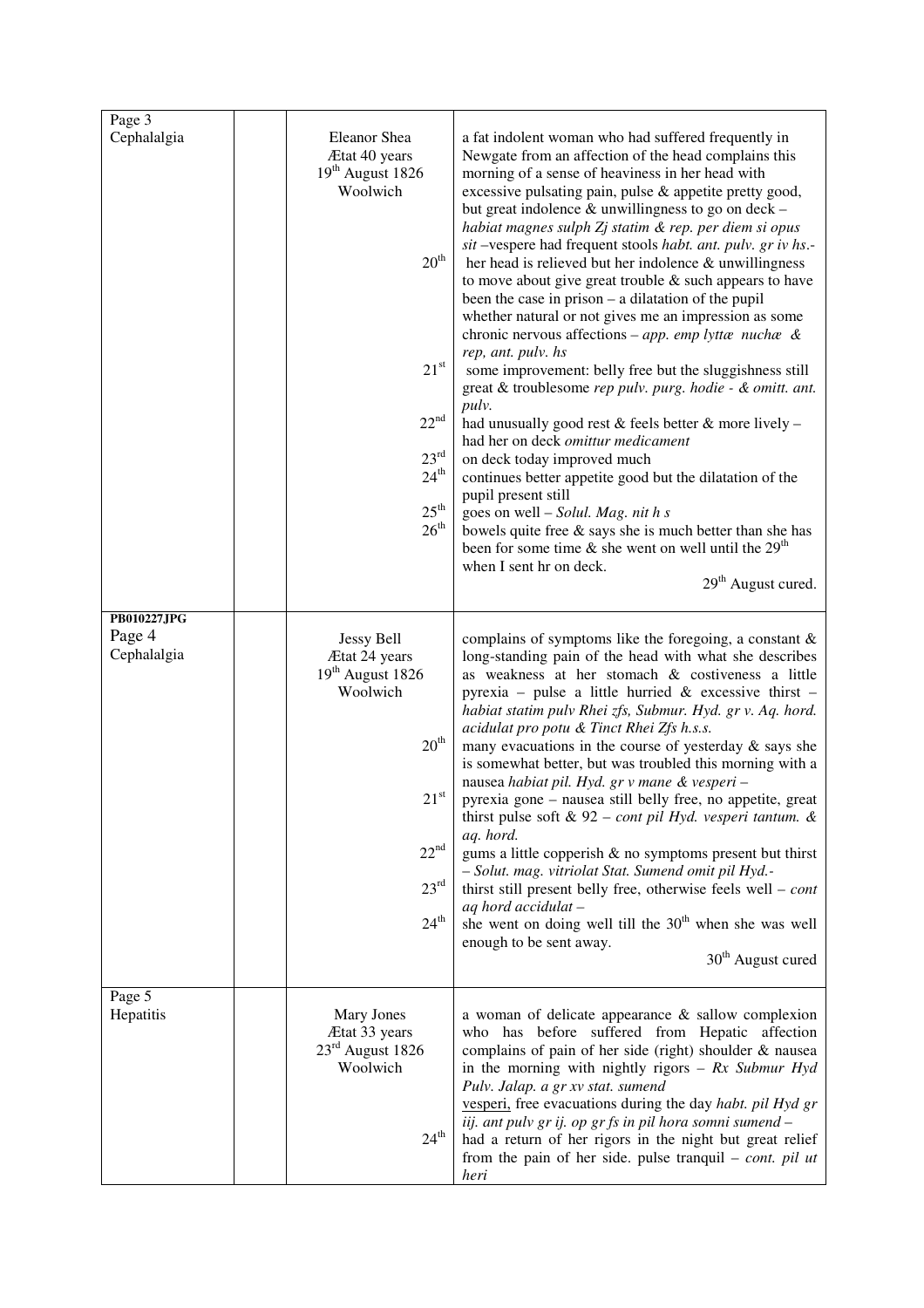|                                                     | 25 <sup>th</sup><br>26 <sup>th</sup><br>27 <sup>th</sup><br>$28^{\rm th}$<br>$29^{\rm th}$                                                              | had rest in the night & feels better cont pil ut antea mane<br>& vesperi<br>the pain of the side became acute in the night pulse a<br>little hurried - app. emp. lytt. lateri stat. & cont pil-<br>has felt great benefit from the blister gums a little tender<br>cont. pil vesperi tantum – aq hord. pro potu<br>goes on better, nausea in the morning troubles her -<br>habt. Infus quassiæ & rep. pulv. purg – omitt. pil<br>as yesterday. cont. med ut heri - her gums more tender<br>& little ptyalism kept her under the above treatments for<br>some days $\&$ on the 4 <sup>th</sup> Sept was free from complaint<br>$4th$ Sept cured                                                                                                                                                                                                                                                                                                                                                                                                                                                                                                                                                                                                                                                                                                                                                                                                                                                                                                                            |
|-----------------------------------------------------|---------------------------------------------------------------------------------------------------------------------------------------------------------|---------------------------------------------------------------------------------------------------------------------------------------------------------------------------------------------------------------------------------------------------------------------------------------------------------------------------------------------------------------------------------------------------------------------------------------------------------------------------------------------------------------------------------------------------------------------------------------------------------------------------------------------------------------------------------------------------------------------------------------------------------------------------------------------------------------------------------------------------------------------------------------------------------------------------------------------------------------------------------------------------------------------------------------------------------------------------------------------------------------------------------------------------------------------------------------------------------------------------------------------------------------------------------------------------------------------------------------------------------------------------------------------------------------------------------------------------------------------------------------------------------------------------------------------------------------------------|
| PB010228JPG<br>Page 6<br>Ophthalmia &<br>Hæmoptysis | Mary Brown<br>Ætat 28 years<br>$27th$ August 1826<br>Woolwich<br>$29^{\rm th}$<br>$30^{\rm th}$<br>31 <sup>st</sup><br>Sept <sup>r</sup> 1st<br>$2nd$ . | a delicate Irritable woman complains of acute & deep<br>seated pain of her left eye with distressing pain<br>extending to the back of her head occasional rigors<br>preceded it – pulse hard $\&$ rather small $\&$ frequent (110)<br>- venæsectio Z xvij statim - pulv. Jalap. comp. & postea<br>app. emp. lytt. tempori sinistr. confined her to the sick<br>bay – vesperi. dressed her blister, had many evacuations<br>$-$ habiat pil Hyd. gr v. ant. pulv gr iv. h.s. $-$<br>rested well, perspired freely & feels almost free from<br>pain. pulse quiet & soft – <i>aq. hord pro potu</i> – avoiding<br>the light<br>continues free from pain – pulse 90 $\&$ no hardness –<br>belly free – <i>aq.</i> hord in $[?]$<br>early this morning she felt a constriction of her chest & a<br>rigor – pulse accelerated to $108 - \&$ whilst preparing a<br>purgative for her a profuse Hæmoptysis came on -<br>applied cold [knitted?] clothes to her neck $\&$ genitals $\&$<br>venæsection immediately – which succeed in checking it<br>for the moment $-$ <i>deinde app. emp. lytt. pectori</i> $\&$ <i>habt.</i><br>nitr. potass gr xv. T. digitalis gr vj. Aq. Menth. Zj Sexta<br>q.q. hor, fell into a sleep & awoke much relieved -<br>had a sleep $\&$ relief, pulse 94 without hardness - $\&$ but<br>little tightness in the chest – cont med - & aq. hord<br>at 2 this morning was called to her with a very slight<br>recurrence of the Hæmoptysis – <i>cont med ut heri</i> & <i>aq</i> .<br>hordcum potass. super tart pro potu communi<br>vidi paginam 12 |
| Page 7<br>Dysentery                                 | Charlotte Goodall<br>Ætat 27 years<br>$14th$ September<br>1826<br>At Sea<br>$15^{\rm th}$<br>16 <sup>th</sup>                                           | Has dysenteric symptoms in a very severe form $\&$ has<br>been troubled with them for some days without<br>complaining her tormina & tenesmus exceedingly severe<br>& countenance indicative of great suffering - $Rx$ cal.<br>pulv. Rhei $a$ $\Rightarrow$ Stat Sumend - which produced stools<br>more natural $\&$ free from pain but the severity of the<br>symptoms oppressive - Vespire habt. op gr ifs. cal. ant<br>pulv. <i>a gr ij in pil &amp; rep pro re nata</i> .<br>for the early part of the night felt relief. the morning<br>brought with it a return of the symptoms - cont. pil. cal.<br>ant. & op. & rep. quart. quaque hora $-$ aq. hord pro<br>potu communi<br>her dysenteric symptoms have subsided but pyrexia runs<br>high & a sensation of pectoral constriction – rep. cal &<br>pulv. Rhei & vesperi pil cal. ant. & op. cum pediluvium<br>hora Somni                                                                                                                                                                                                                                                                                                                                                                                                                                                                                                                                                                                                                                                                                           |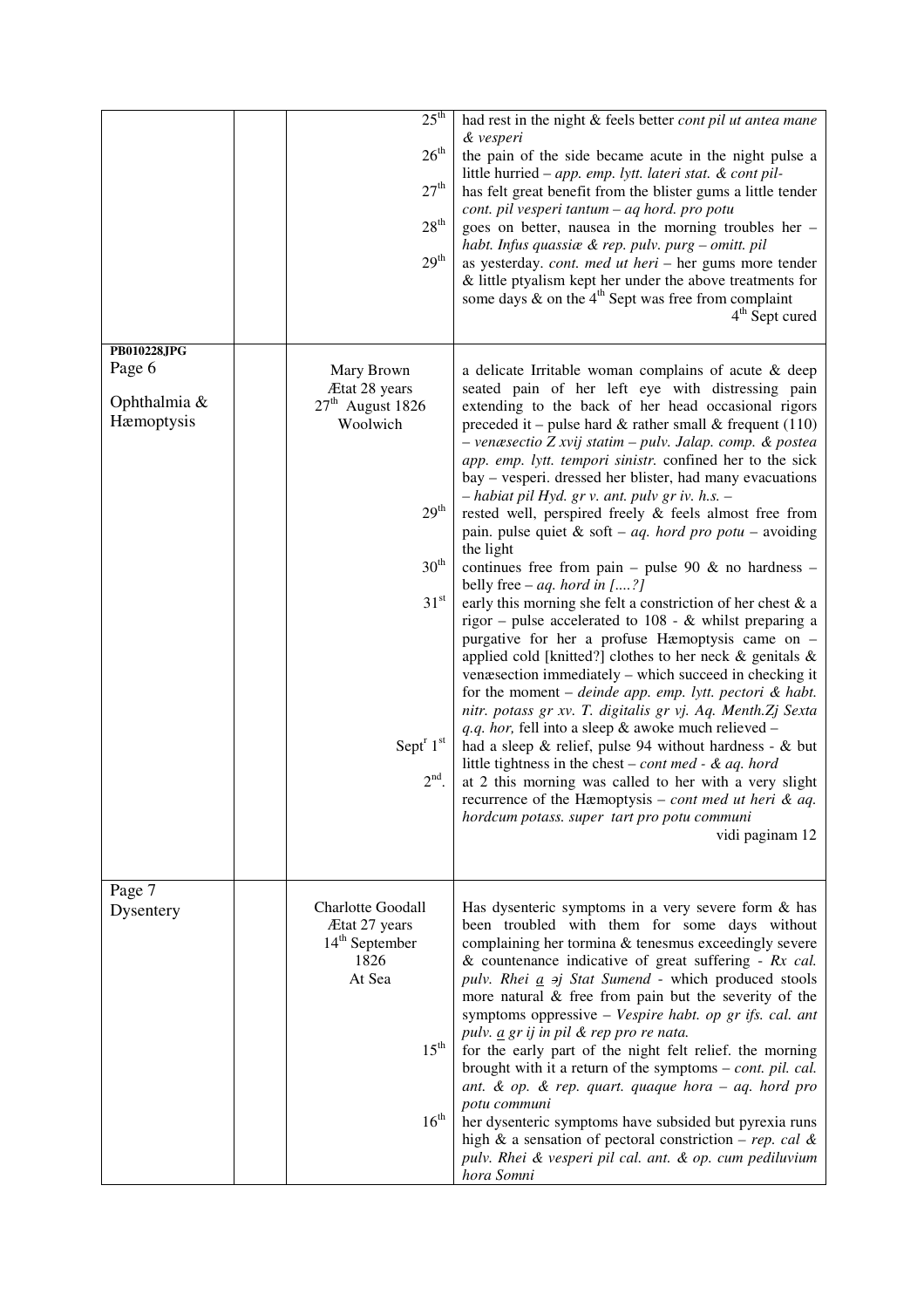|                                             | 17 <sup>th</sup><br>$18^{th}$<br>$19^{\rm th}$<br>20 <sup>th</sup>                                                                     | was called to her in the night afflicted with delirium,<br>sobbing a quick pulse $Rx$ cal. ant pulv. $\underline{a}$ gr iij. op gr ifs<br>in pil Stat Sumend.<br>early this morning she passed a tape worm & her<br>symptoms subsided gums tender free from tenesmus<br>omitt pil. cal ant sed habt. op gr ifs h.s.<br>Improves $\&$ rests better till this morning her abdominal<br>pain recurred a little <i>habt. cal &amp; pulv. Rhei a gr x Stat, &amp;</i><br>pil. op. h.s. Sago etc.<br>Stools more natural $\&$ rested well last night - habt. pil<br>cal ant & op hora Somni tantum<br>vidi paginam 13                                                                                                                                                                                                                                                                                                                                                                                                                                                                                                                                                                                                                                                                                                                                                                                                                                                                                                                               |
|---------------------------------------------|----------------------------------------------------------------------------------------------------------------------------------------|-----------------------------------------------------------------------------------------------------------------------------------------------------------------------------------------------------------------------------------------------------------------------------------------------------------------------------------------------------------------------------------------------------------------------------------------------------------------------------------------------------------------------------------------------------------------------------------------------------------------------------------------------------------------------------------------------------------------------------------------------------------------------------------------------------------------------------------------------------------------------------------------------------------------------------------------------------------------------------------------------------------------------------------------------------------------------------------------------------------------------------------------------------------------------------------------------------------------------------------------------------------------------------------------------------------------------------------------------------------------------------------------------------------------------------------------------------------------------------------------------------------------------------------------------|
| <b>PB010229JPG</b><br>Page 8<br>Cephalalgia | Jess Bell<br>Ætat 24 years<br>$14th$ Sept 1826<br>$15^{\rm th}$<br>$16^{\text{th}}$<br>$18^{\rm th}$<br>19 <sup>th</sup>               | was discharged some days ago for an affection at the<br>Stomach & head, and complains now of the same<br>symptoms skin a little hotter than natural and pulse a<br>little hurried, thirst excessive, Tongue loaded & a<br>lancinating pain of the head costiveness $\&$ the same<br>description of a sensation at the stomach, which she calls<br>a sinking $\&$ a little pectoral constriction – habt. pulv.<br>purg stat & rep without effect Vesp enem. purg.<br>repeated with the effect of three stools ant pulv gr. iv.<br>h.s. & mist camph<br>pyrexia returned but the head much affected producing<br>occasional delirium opened then temporal artery<br>Shaved her head $\&$ applied a blister, continuing the<br>enemas thro' the day - the sensation at stomach makes<br>her unwilling to take anything <i>cont mist camph</i> –<br>cannot observe any benefit from the measures taken<br>yesterday the blood was not indicative of inflammatory<br>symptoms Rx confect. aromat $\pi$ i. cal. gr v M s.s. &<br>vespere ant pulv gr iv op gr j<br>her costiveness obstinate & medicine ineffectual<br>obliging the repetition of the enemas, gave her a little<br>port wine but her muttering delirium is more frequent<br>pulse low & skin clammy - tongue dark & teeth<br>encrusted – <i>cont mist camphore</i> –<br>had much delirium last night symptoms otherwise<br>unchanged continue the port wine camphor mixture $\&$ a<br>glass of Brandy & water hearing that she had been a<br>noted dram-drinker-<br>vidi paginam 13 |
| Page 9<br>Cephelalgia                       | Ellen Shea<br>Ætat 40 years<br>Sept 20 <sup>th</sup> 1826<br>20 <sup>th</sup><br>at Sea<br>$22^{nd}$<br>$23^{\rm rd}$<br>$24^{\rm th}$ | who was discharged some days $ago - came$ this morning<br>again complaining of her head $&$ bowels constipated $-$<br>habt. pulv purg statim, which operated a little<br>excessive indolum depression $\&$ sense of heaviness her<br>head & some sensorial affection with a dilated pupil<br>abradatere caput & ap emp. Lytt. pulv. Ipecac. comp gr<br>$x$ h.s.s.<br>pulse<br>small & frequent sensorium<br>affected<br>&<br>acknowledges no change in the pain of her head, bowels<br>pretty well – great thirst $&$ wish for grog.<br>Symptoms as yesterday but great thirst & parched mouth<br>- allowed her a little weak grog which she so very<br>earnestly request $-pulv$ . Ip. C. h.s.<br>pulse low & irregular tongue dark & furred - bowels                                                                                                                                                                                                                                                                                                                                                                                                                                                                                                                                                                                                                                                                                                                                                                                        |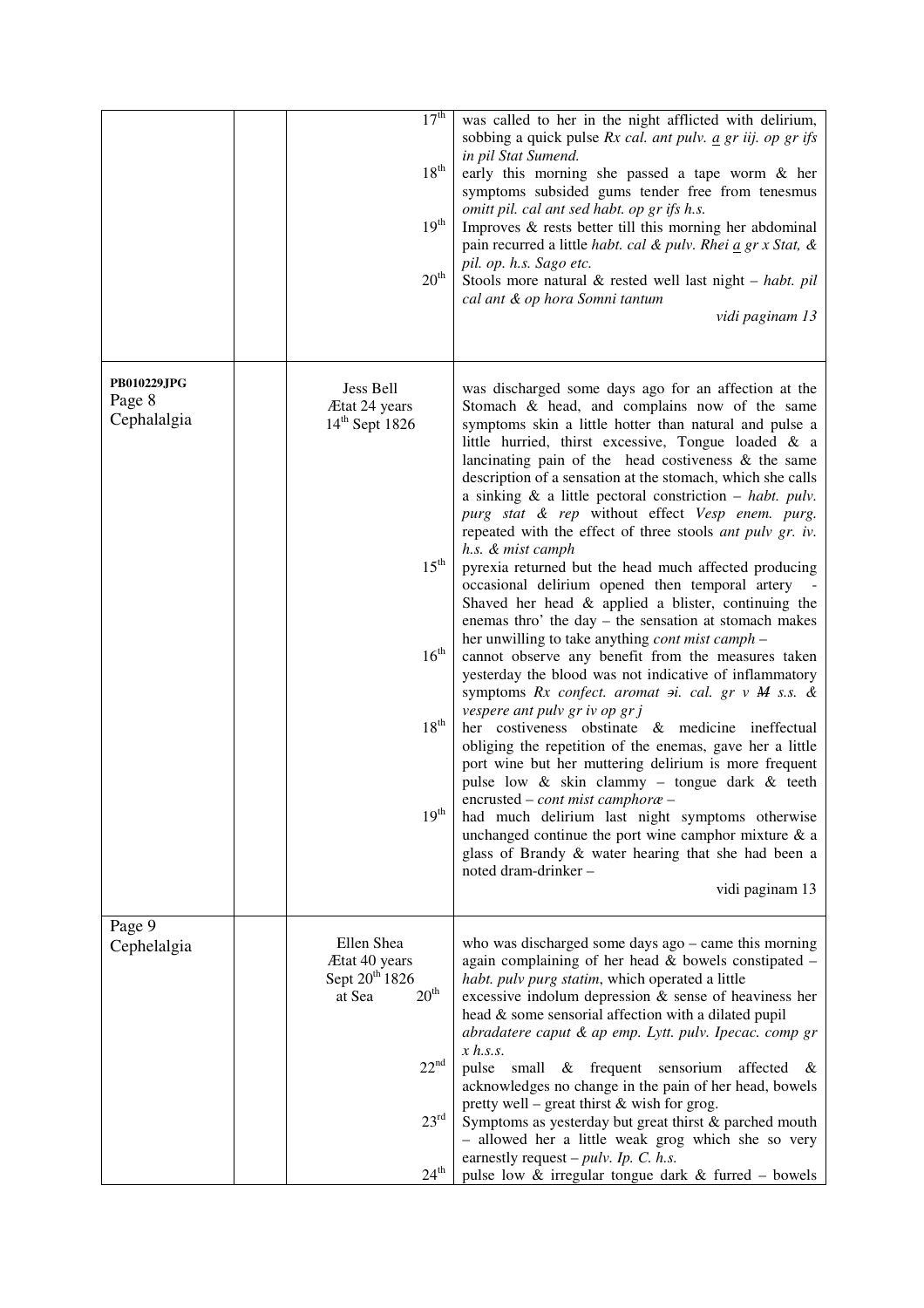|                                       | $25^{\text{th}}$<br>$25^{\rm th}$<br>$26^{\text{th}}$<br>27 <sup>th</sup><br>28 <sup>th</sup>                                                                                                          | free – Vin Rub & mist camphoræ per diem -<br>had low delirium in the night with muscular twitching<br>tongue brown and furred pulse small & frequent belly<br>confined - cal. pulv. Rhei a gr xv S.S. & cont alia<br>medicament-<br>pulse got up & delirium subsided takes her grog & wine<br>freely – had but one stool rep haust purg h.s.<br>improves a little cont vin & habiat infuse. cinchon ter in<br>die<br>Symptoms as yesterday cont med -<br>a little sensorial affection in the night cont med ut antea<br>vidi paginam 14                                                                                                                                                                                                                                                                                                                                                                                                                                                                                                                                                                                                                                                                                                                           |
|---------------------------------------|--------------------------------------------------------------------------------------------------------------------------------------------------------------------------------------------------------|-------------------------------------------------------------------------------------------------------------------------------------------------------------------------------------------------------------------------------------------------------------------------------------------------------------------------------------------------------------------------------------------------------------------------------------------------------------------------------------------------------------------------------------------------------------------------------------------------------------------------------------------------------------------------------------------------------------------------------------------------------------------------------------------------------------------------------------------------------------------------------------------------------------------------------------------------------------------------------------------------------------------------------------------------------------------------------------------------------------------------------------------------------------------------------------------------------------------------------------------------------------------|
| PB010230JPG<br>Page 10<br>Accouchment | Hannah Holland<br>Ætat 24 years<br>Sept 23rd 1826<br>at Sea<br>26<br>27 <sup>th</sup><br>28 <sup>th</sup><br>$29^{\rm th}$<br>30 <sup>th</sup>                                                         | was placed in the sick bay with pains of labour going on<br>well & naturally<br>$24th$ at 12 delivered her of a female child<br>$25th$ placenta removed at 4 yesterday & all going on<br>comfortably well at 8<br>habt ol. Ricin. Z fs<br>had free $\&$ painless evacuations in the night $\&$ some<br>rest, a little irritability at stomach - habt Tinct op. gr xxv<br>Spt æt nitras $Z$ fs $M$ stat. $-$<br>a little pain occasionally but no pyrexia -<br>had acute pains in the abdomen last night which were<br>relieved by fomentations & copious diluents today free<br>from them<br>pulse natural & feels no uneasiness bowels a little<br>confined – $pulv purg S.S.$<br>free evacuations & no bad symptoms nor occasions] of<br>bad symptoms was sitting up $\&$ improved daily till the<br>6 <sup>th</sup> October went on deck<br>Oct $6th$ on deck                                                                                                                                                                                                                                                                                                                                                                                                  |
| Page 11<br>Hæmoptysis                 | Mary Brown<br>ætat 28 years<br>Sept 29 <sup>th</sup> 1826<br>at Sea<br>30 <sup>th</sup><br>1 <sup>st</sup><br>2 <sup>nd</sup><br>$3^{\rm rd}$<br>4 <sup>th</sup><br>$5^{\text{th}}$<br>6 <sup>th</sup> | was discharged on the $10th$ after a severe attack of<br>Hæmoptysis was suddenly attacked last night with<br>preceded by languor<br>Hæmoptysis<br>$&$ pectoral<br>constriction cold applications to the nuchae back &<br>pubes checked it for the moment but a return of it 2 in<br>the morning called for <i>venæsect ad</i> $Zx$ under which the<br>pulse rose Rx acid Sulphat dilute zfs T. digitalis gr vj ter<br>in die Sumend habt. mist. nitr. potass pro potu & app.<br>emp. Lytt. pectori statim<br>has been tranquil during the night habt. Magnes Sulph. Z<br>fs stat & cont. med. ut heri<br>had a slight return of Hæmoptysis mixed with froth<br>which the cold applications checked pulse 70 $\&$ soft skin<br>natural cont med ut heri -<br>improves - rep, haut, purg, Salin, & cont, med.<br>had a slight sensorial derangement last night with pain<br>of her right side no acceleration of pulse -<br>$Rx$ pulv nit. potass $\Rightarrow$ j Tinct digital gr x ter die sumend.<br>aq. hord pro potu<br>continued quiet $\&$ much relieved – cont med $\&$ habt.<br>haust purg salin-<br>greatly improved pulse 70 skin natural no thirst $\&$<br>bowels regular<br>Says she is free from complaint - & sits $up$ - <i>cont med ut</i><br>heri |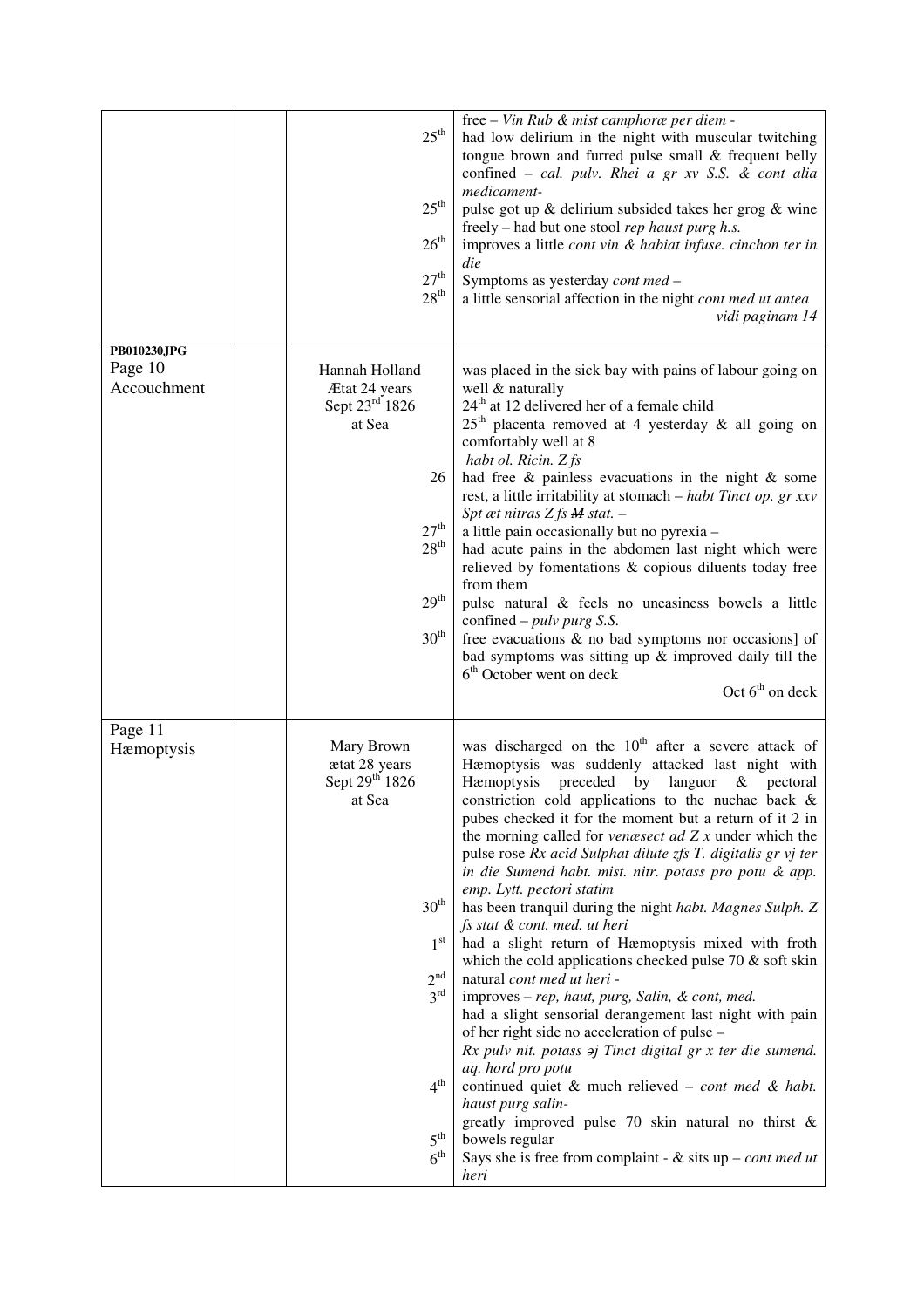|                               | 7 <sup>th</sup>                                                                                                                   | able to be on deck & improved rapidly until the 14 was<br>perfectly free from complaint<br>Oct $14th$ cured                                                                                                                                                                                                                                                                                                                                                                                                                                                                                                                                                                                                                                                                                                                                                                                                                                                               |
|-------------------------------|-----------------------------------------------------------------------------------------------------------------------------------|---------------------------------------------------------------------------------------------------------------------------------------------------------------------------------------------------------------------------------------------------------------------------------------------------------------------------------------------------------------------------------------------------------------------------------------------------------------------------------------------------------------------------------------------------------------------------------------------------------------------------------------------------------------------------------------------------------------------------------------------------------------------------------------------------------------------------------------------------------------------------------------------------------------------------------------------------------------------------|
| PB010231JPG<br>Page 12        | Mary Brown<br>Woolwich<br>from page 6<br>4 <sup>th</sup><br>5 <sup>th</sup><br>6 <sup>th</sup>                                    | Sept 3<br>habiat Infus. Senn cum Magnes . Sulph - & cont. alia<br>med. ut antea<br>pulse again brought down to 90 & no hardness in it cont.<br>med. ut heri<br>much improved since yesterday & getting up. pulse 86<br>soft & chirt free from pain gave her soup & omit. med.<br>aq. hord. tantum<br>still improving - treatment dietetic allowed her on deck<br>to day & she gradually convalesced till the $10^{th}$ when I<br>discharged her<br>$10th$ Sept cured                                                                                                                                                                                                                                                                                                                                                                                                                                                                                                      |
| Page $1\overline{3}$          | <b>Charlotte Goodall</b><br>Woolwich at Sea<br>from page 7<br>$22^{\rm nd}$<br>$23^{\rm rd}$<br>$24^{\text{th}}$<br>$30^{\rm th}$ | Sept 20 <sup>th</sup><br>had no call to the commode during the night & feels<br>refreshed by good rest skin cool pulse a little hurried<br>with some thirst rep. pil hora somni tantum aq. hora &<br>pediluvium hora somni<br>still improves – slight ptyalism – <i>omitt<sup>r</sup></i> medicament –<br>preserved meat & soup -<br>continue her Soup & medical comforts as yesterday<br>habt. pulv. Rhei aj & cont. alia her symptoms disappear<br>- sits up & continued to convalesce till the $30th$ when she<br>felt quite recovered<br>30 <sup>th</sup> September cured                                                                                                                                                                                                                                                                                                                                                                                             |
|                               | Jess Bell<br>September 20 <sup>th</sup><br>from page 8<br>$20^{\rm th}$                                                           | her Enemas were continued thro the night but her<br>symptoms grow worse occasional hiccup & Subsultus<br>tindinum continue the camphor medicine – wine $\&$<br>Brandy freely with op gr ii h.s.<br>pulse begins to intermit, low muttering constantly<br>clammy skin picking the bedclothes which went on until<br>8 P.M. when she died.<br>$20th$ Sept. died                                                                                                                                                                                                                                                                                                                                                                                                                                                                                                                                                                                                             |
| <b>PB010232JPG</b><br>Page 14 | Ellen Shea<br>September 29 <sup>th</sup><br>from page 9<br>at Sea<br>October 1st<br>2 <sup>nd</sup>                               | greatly roused from her stupor, pulse 100 & more full.<br>still restless <i>cont vin Rub</i> . got a little porter for her which<br>she relished much.<br>$30th$ had some rest during the night, with occasional<br>sensorial affection which almost confirms my suspicion<br>that a chronic cerebral affection is likely to terminate in<br>Idiocy as she has now a tendency to filthy habits – cont.<br>Vin aq. Vitæ & cervisiam<br>at 11 P.M. last evening became delirious with a hurried<br>pulse & dilated pupil, great muscular exertions - when<br>reasonable complained of dysuria - habiat cal $\dot{p}$ stat. in<br>about an hour became tranquil & had a copious<br>evacuation & slept – pulse today more full, but has some<br>irritability of stomach - cont. vin & rep. mist camph. -<br>vesperi had an involuntary motion, habt T. op gr xxx h.s.<br>had disturbed sleep, pulse 120 cont. med.<br>Vesp- had two involuntary evacuations pulse more full - |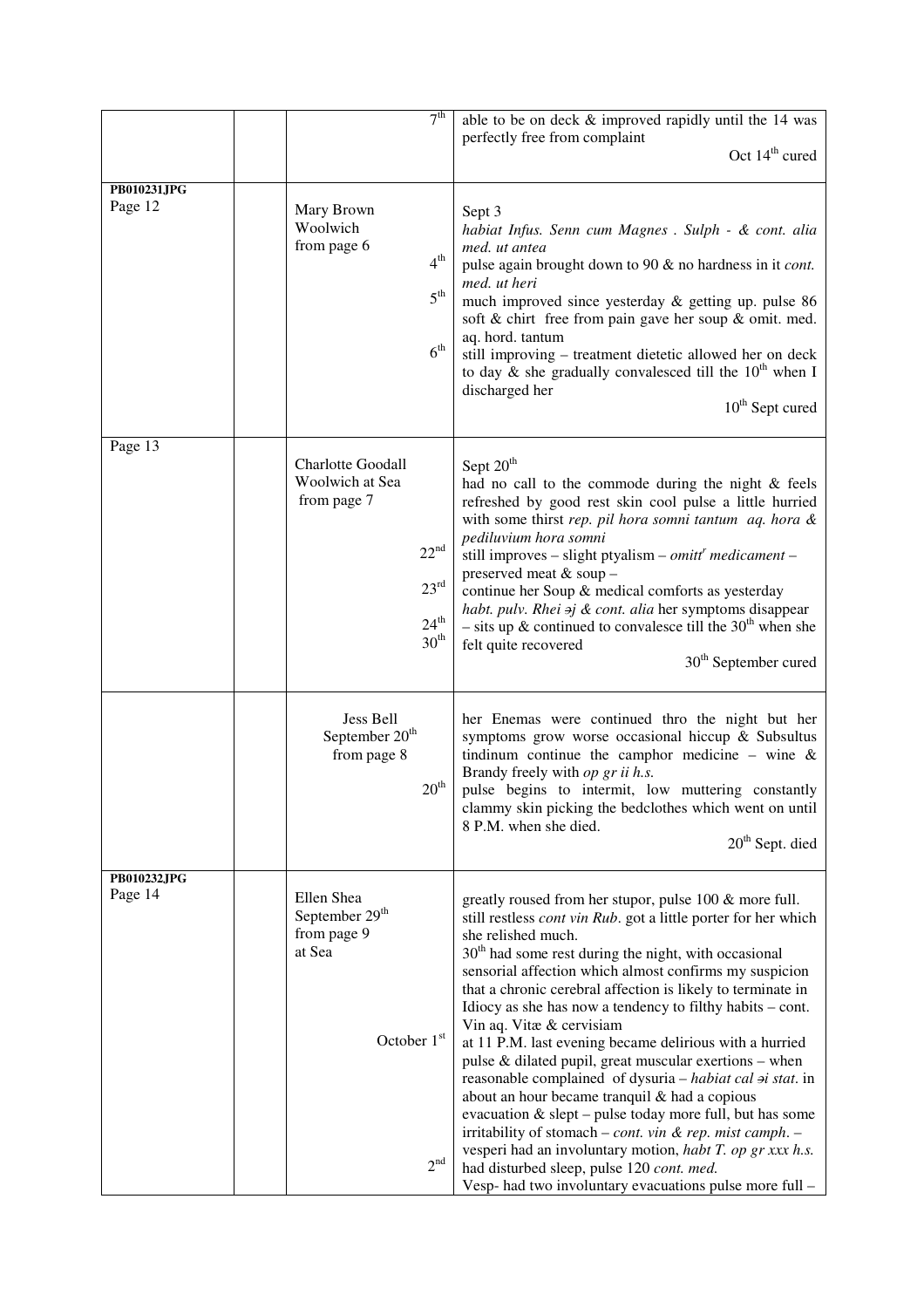|                                                                   | 3 <sup>rd</sup><br>4 <sup>th</sup><br>$5^{\rm th}$                                                                                                                                                       | $Rx T$ . op gr xxx h.s. -<br>disturbed delirious sleep & three involuntary stools -<br>pulse small $\&$ quick thirst great tongue furred – cont.<br>mist camph etc.<br>Still sensorial disturbance pulse varies from full & soft<br>to small $&$ quick – had an involuntary motion in the<br>night but the involuntary muscular action has subsided,<br>cont mist camp & alia ut antea.<br>an involuntary evacuation last night her other symptoms<br>however improve tongue now clean, has some thirst<br>cont.med.<br>vide paginam 19                                                                                                                                                                                                                                                                                                                                                                                                                                                                                                                                                                                                                                                                                                                                                                                                                                                                                                                                                                                                                                                    |
|-------------------------------------------------------------------|----------------------------------------------------------------------------------------------------------------------------------------------------------------------------------------------------------|--------------------------------------------------------------------------------------------------------------------------------------------------------------------------------------------------------------------------------------------------------------------------------------------------------------------------------------------------------------------------------------------------------------------------------------------------------------------------------------------------------------------------------------------------------------------------------------------------------------------------------------------------------------------------------------------------------------------------------------------------------------------------------------------------------------------------------------------------------------------------------------------------------------------------------------------------------------------------------------------------------------------------------------------------------------------------------------------------------------------------------------------------------------------------------------------------------------------------------------------------------------------------------------------------------------------------------------------------------------------------------------------------------------------------------------------------------------------------------------------------------------------------------------------------------------------------------------------|
| Page 17<br>Dysentery<br>Page 18/19 missing or<br>wrongly numbered | Mary Govier<br>ætat 35 years<br>Sept 29 <sup>th</sup> 1826<br>at Sea.<br>30 <sup>th</sup><br>$1^{\rm st}$<br>2 <sup>nd</sup><br>3 <sup>rd</sup><br>$4^{\text{th}}$<br>$5^{\text{th}}$<br>6 <sup>th</sup> | a weak emaciated woman far advanced in pregnancy<br>suffered much from Sea Sickness had a prolapus ani<br>some days ago & under the decoct cinchon & cold<br>applications was recovered came this morning with<br>dysenteric symptoms after a rigor, there are exceedingly<br>severe, had her removed to the Sick bay - & habt. cal. gr<br>$xv$ p. Rhei $\Rightarrow$ j stat which operated but did not producer<br>feculent matter $-$ the tormina not so severe Vesp habt<br>ant. pulv. cal. op. <u>a</u> gr ij<br>great prostration hurried small pulse tormina &<br>tenesmus severe belly tense $\&$ the countenance<br>peculiarly expressive of pain $\&$ suffering – app. emp<br>Lytt. abdomeni cont. pil. ut antea. aq. hord.<br>had hiccup in the night, oedema of her legs, tongue<br>brown $\&$ encrusted skin burning $\&$ tenesmus intolerably<br>severe habt. pil. ut antea Sed tut. q.q. hor, habt. quoque<br>mist. camph. vin Rub. aq. hord etc<br>the prolapsus ani this morning. Evacuations mucus $\&$<br>blood with a cheesy matter – cont pil & mist. camph –<br>tormina less severe. stools as yesterday. pulse 112 $\&$<br>small – tongue furred – cont med & alia<br>had a diaphoresis & relief to her symptoms mouth not<br>affected cont med ut heri<br>feels a copperish taste, her symptoms magically<br>relieved. pulse 94 soft. stools but little changed less<br>frequent & tenesmus subsided -<br>gums more tender $\&$ all her symptoms relieved – cont<br>pil mane & vesperi tantum. aq. hord Sago Vin. Rub. by<br>the evening a ptyalism<br>vide pag. 20 |
| PB010233JPG<br>Page 20                                            | Mary Govier<br>7 <sup>th</sup><br>October<br>35<br>at Sea<br>from page 17                                                                                                                                | much improved since yesterday oedema of her legs<br>continues but her advanced state of pregnancy s the<br>chief cause cont pil cal, ant, & op. & alia medicament<br>$8th$ ptyalism, & symptoms subsided and no recurrence of<br>them omitting the pills giving an Opiate as necessary<br>with Soup fresh meat Sago etc she was able to be on<br>deck on the $15th$ & expressed herself quite well.<br>Oct 15 cured                                                                                                                                                                                                                                                                                                                                                                                                                                                                                                                                                                                                                                                                                                                                                                                                                                                                                                                                                                                                                                                                                                                                                                        |
| Page 21<br>Nephritic<br>affection &<br>prolapus ani               | Jane Donnelly<br>Ætat 30 years<br>Oct. 3rd 1826<br>at Sea                                                                                                                                                | had a slight nephritic attack some days ago which was<br>relieved by a saline purgative $\&$ a diaphoretic at night.<br>This morning she came complaining of severe pain in<br>the region of the kidneys, numbness along her thighs &                                                                                                                                                                                                                                                                                                                                                                                                                                                                                                                                                                                                                                                                                                                                                                                                                                                                                                                                                                                                                                                                                                                                                                                                                                                                                                                                                      |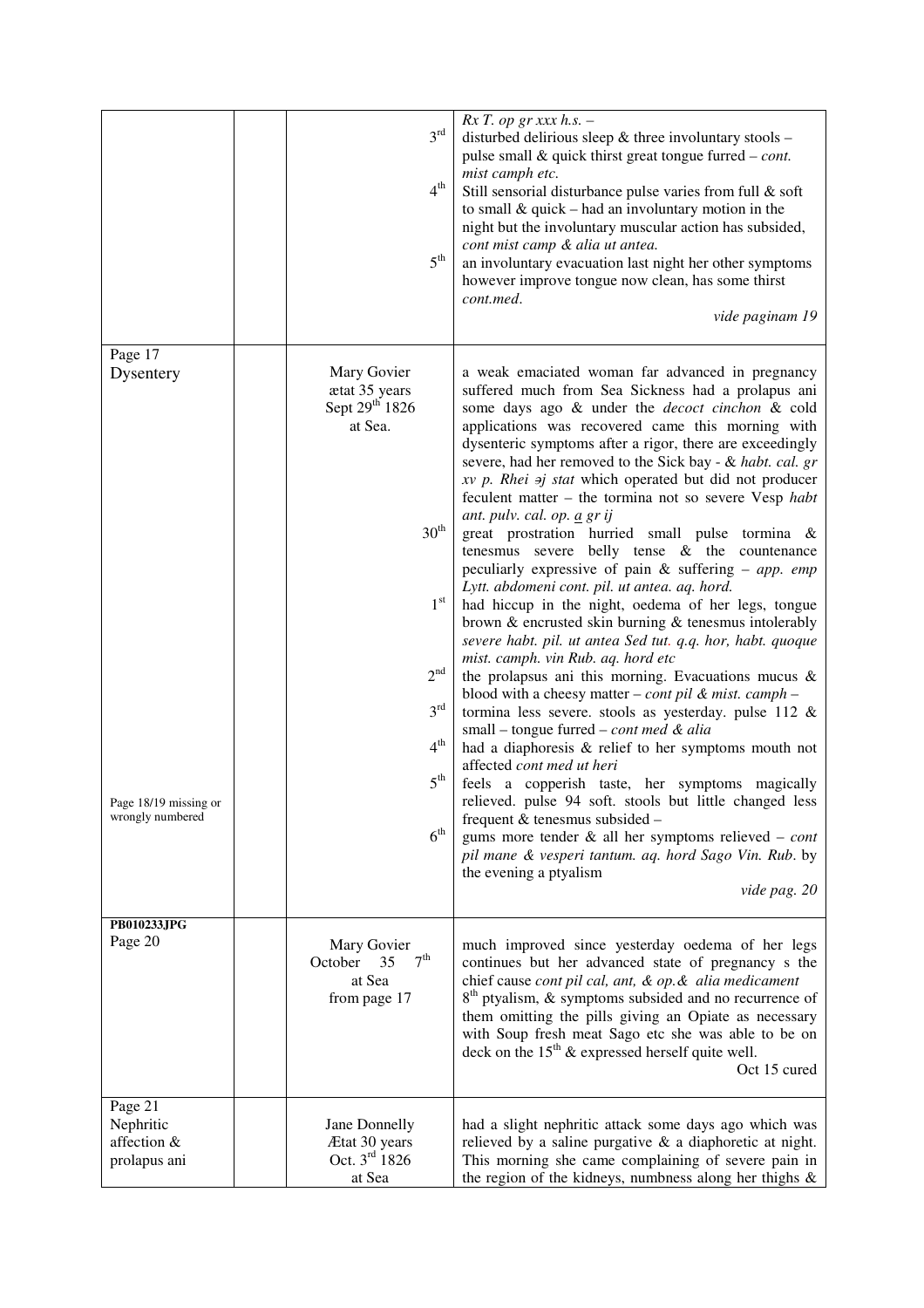|                                     |                                                                    | 4 <sup>th</sup><br>5 <sup>th</sup><br>6 <sup>th</sup>                 | pain in making water. thirst heat of skin & hurried pulse<br>- venæsect stat ad Z xvj. haust purg. Salin - & postea<br>spt. æt. nitros zfs. vesp. pulv. Ip. C. gr x<br>had general but not marked relief – rep venæsect. Z x aq.<br>hord cum nitr. potass. pro potu - vesperi. had a<br>prolapsus ani to a considerable extent – severe pain in<br>her head. habt. pil. Hyd. gr x. ant pulv. gr iv. potass nitr.<br>$gr$ viij. $h$ , s, s,<br>her symptoms considerably relieved rested well pyrexia<br>subsided – examined her prolapsus. last night. found the<br>rectum much protruded & in a state of general<br>inflammation, exceedingly tender to the touch - washed<br>it with the Saturnine Lotion & returned it applying a<br>compress with a T bandage kept wet with the Saturnine<br>lotion<br>her general relief surpasses expectation, after long nights<br>uninterrupted sleep, she says she is perfectly well $&$ with<br>occasional Saline purgatives, the aq. hord. cum nitro<br>Soup Sago etc she continued without a recurrence of any<br>symptoms $\&$ on the 14 <sup>th</sup> returned to her duty as cook.<br>Oct. 14 <sup>th</sup> cured                                                                                                                                                                                                                                     |
|-------------------------------------|--------------------------------------------------------------------|-----------------------------------------------------------------------|------------------------------------------------------------------------------------------------------------------------------------------------------------------------------------------------------------------------------------------------------------------------------------------------------------------------------------------------------------------------------------------------------------------------------------------------------------------------------------------------------------------------------------------------------------------------------------------------------------------------------------------------------------------------------------------------------------------------------------------------------------------------------------------------------------------------------------------------------------------------------------------------------------------------------------------------------------------------------------------------------------------------------------------------------------------------------------------------------------------------------------------------------------------------------------------------------------------------------------------------------------------------------------------------------------------------------------------------------------------------------------------------------|
| PB010234JPG<br>Page 22<br>Pneumonia | Mary Green<br>ætat 12 years<br>Oct. 4 <sup>th</sup> 1826<br>at Sea | 5 <sup>th</sup><br>6 <sup>th</sup><br>$7^{\rm th}$<br>8 <sup>th</sup> | under<br>labours<br>attack<br>of<br>Pneumonia<br>severe<br>a<br>accompanied by General Spasmodic affection, a full<br>hard pulse skin hot parched skin tongue & mouth<br>parched thirst & head ache severe. these preceded by a<br>rigor & heavy sobbing - venæsect Z xij stat. Submur<br>Hyd. gr v. pulv. Rhei. $\sigma j$ M s.s. both of which had a good<br>effect habt. pil. Hyd gr v. ant. pulv. gr iij in pil. h.s.s<br>pneumonic symptoms much relieved, rested well, pulse<br>has a little hardness belly free at 12 had a Syncope &<br>considerable pain in her abdomen – <i>app. foment. p. a &amp;</i><br>rep. pil. Hyd. & ant. pulv. h.s.<br>rested tolerably well last night but complains of much<br>pain round the abdomen pulse hurried $&$ chirt pulse<br>frequent & rather hard. cont pil Hyd & ant. heri - habt.<br>balneum tepidum & aq. hord pro potu -<br>bowels opened three times during the night $\&$ tho' she<br>feels much better $\&$ her pulse become quiet there is an<br>unaccountable irritability about her, a nervous twitching<br>& procordial constriction with thirst rep. balneum<br>tepidum feu potius callidum & rep pil & alia ut heri<br>spasmodic irritation subsided. bowels free. gums tender.<br>omittr. med. cont balneum - from this date she<br>continued to improve rapidly till the 16 <sup>th</sup> She had no<br>complaint<br>$16th$ Oct cured |
| Page $2\overline{3}$<br>Pneumonia   | Anne Ford<br>ætat 21 years<br>Oct. 8 <sup>th</sup> 1826<br>at Sea  | 9 <sup>th</sup>                                                       | was much affected during the night with rigors<br>accompanied with heat of skin thirst a full hard pulse $\&$<br>considerable tightness across the chest - venæsect ad Z<br>xvij statim. paulo post adhibratur pulv. Jalap comp.<br>cum aq. hord. pro $potu$ – vesp. the symptoms relieved<br>habt. Ant, pulv gr iv. h.s.s<br>In the early part of the night felt much relief $- a$<br>recurrence of the pectoral constriction called for a<br>repetition of the venæsection $\&$ a blister was put over<br>the seat of pain $-p$ . ant. h.s.s.                                                                                                                                                                                                                                                                                                                                                                                                                                                                                                                                                                                                                                                                                                                                                                                                                                                      |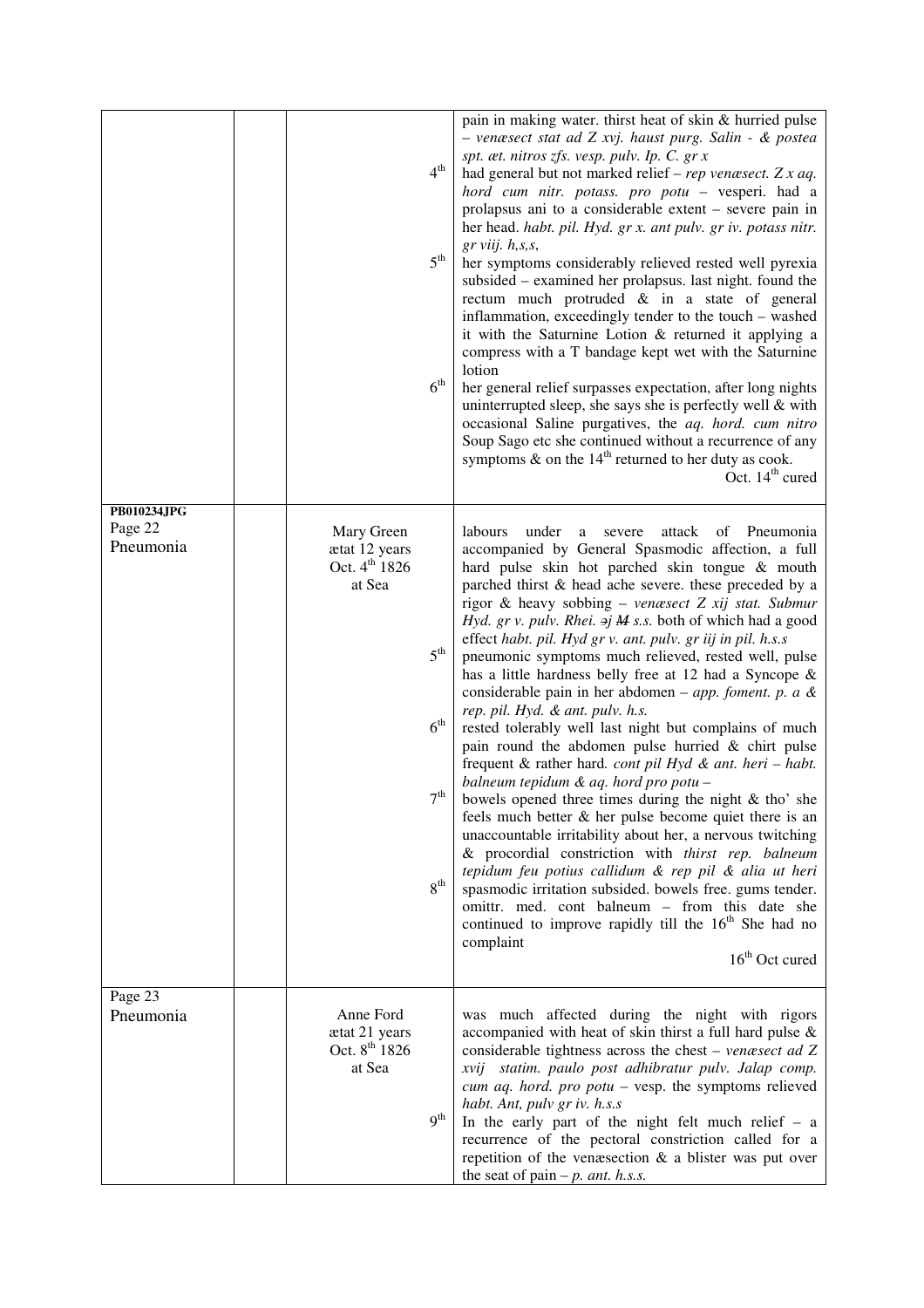|                                     | $10^{th}$<br>$11^{th}$<br>$12^{th}$<br>13 <sup>th</sup><br>$14^{\text{th}}$<br>$15^{\text{th}}$                                                                                                                                               | considerable relief & a free soft pulse moist skin bowels<br>free also & little thirst. aq. hord accidulat pro potu &<br>vesp. Pulv. ant. rep.<br>her amendment goes on - rep pulv. purg stat $\&$ cont.<br>decoct hord etc<br>had a slight rigor early this morning bowels free $-$ habt.<br>pulv. Ipecac comp gr x stat & aq. hord.-<br>rested well with profuse diaphoresis rep. med. ut heri-<br>continues to improve cont. med ut antea<br>Convalences rapidly $\&$ continued to do so till the 24 <sup>th</sup><br>was on deck.<br>24 <sup>th</sup> Oct 1826 cured                                                                                                                                                                                                                                                                                                                                                                                                                                                                                                                                                                                                                                                                                                                                                                                                                                                                                                                    |
|-------------------------------------|-----------------------------------------------------------------------------------------------------------------------------------------------------------------------------------------------------------------------------------------------|---------------------------------------------------------------------------------------------------------------------------------------------------------------------------------------------------------------------------------------------------------------------------------------------------------------------------------------------------------------------------------------------------------------------------------------------------------------------------------------------------------------------------------------------------------------------------------------------------------------------------------------------------------------------------------------------------------------------------------------------------------------------------------------------------------------------------------------------------------------------------------------------------------------------------------------------------------------------------------------------------------------------------------------------------------------------------------------------------------------------------------------------------------------------------------------------------------------------------------------------------------------------------------------------------------------------------------------------------------------------------------------------------------------------------------------------------------------------------------------------|
| PB010235JPG<br>Page 24<br>Hepatitis | Martha Plumb<br>ætat 35 years<br>Oct. $9^{th}$ 1826<br>at Sea<br>$10^{\text{th}}$<br>$11^{th}$<br>$12^{th}$<br>$13^{th}$<br>14 <sup>th</sup><br>$15^{\text{th}}$<br>$16^{\text{th}}$<br>20 <sup>th</sup><br>$21^{\rm st}$<br>$24^{\text{th}}$ | a pale Hypocondryac girl says that for years she has<br>suffered occasionally from severe pain of her Side & on<br>examining this morning the liver can be felt enlarged $\&$<br>indurated particularly its left or small to[ be?]- []<br>one? failed she has had nausea every morning upon<br>getting out of bed $\&$ has required the repeated exhibition<br>of purgatives - habt. cal. pulv. Rhei $\underline{a}$ gr xv statim &<br>app. Emp. Lytt. part affect. aq. hord pro potu -<br>had many free evacuations becoming more dark towards<br>the end. her pulse 90 but soft - skin rather arid with<br>thirst $-$ habt. pil cal. Ant $\&$ op mane $\&$ vesperi dressed<br>her blister – cont ag, hord etc –<br>no particular change – cont pil cal and $\&$ op<br>$cont$ pil. ut heri $-$<br>cont pil. ut heri<br>rep. pulv. Rhei & cal & cont pil ut heri<br>copious bilious stools, feels much relief from the pain of<br>her side gums tender habt. pil cal ant & op vesperi<br>tantum<br>rep pil & by the 19 <sup>th</sup> ptyalism was slightly present, the<br>pain of her side quite gone she said - omit pil. cont<br>decoct hord etc<br>habt. haust purg salin -<br>considerable ptyalism still – $aq$ . hord etc<br>rep. haust purg Salin less ptyalism etc the ptyalism<br>decreased & symptoms improved. her morning nausea<br>was removed & by the $4th$ of Nov <sup>r</sup> . she was better she<br>said than she had been for years.<br>4 <sup>th</sup> Nov 1826 cured |
| Page 25<br>Tetanus                  | Mary Green<br>ætat 12 years<br>23rd Oct. 1826<br>at Sea                                                                                                                                                                                       | had an attack of pneumonia shortly since. complains<br>now of pain in the occiput & stiffness in the back of her<br>neck on moving her head. tightness at her chest her<br>countenance pallid $\&$ expressive of great uneasiness $\&$<br>irritation – gave her <i>cal gr xv &amp;</i> a copious enema<br>immediately & ordered a bath to be made ready but<br>before it could be made hot the symptoms increased, the<br>pain of the sternum shorting – the jaws became stiff. the<br>abdominal muscles [rigid?] the limbs stiffened $\&$ the<br>head violently thrown back, the disturbance of putting<br>her into the bath produced general violent spasms, then<br>posterior muscles acting powerfully & throwing the<br>body into a curve – The liniment saporis with Tinct op<br>was rubbed over every part of her & continued for hours<br>repeated the enema but could not succeed in getting                                                                                                                                                                                                                                                                                                                                                                                                                                                                                                                                                                                       |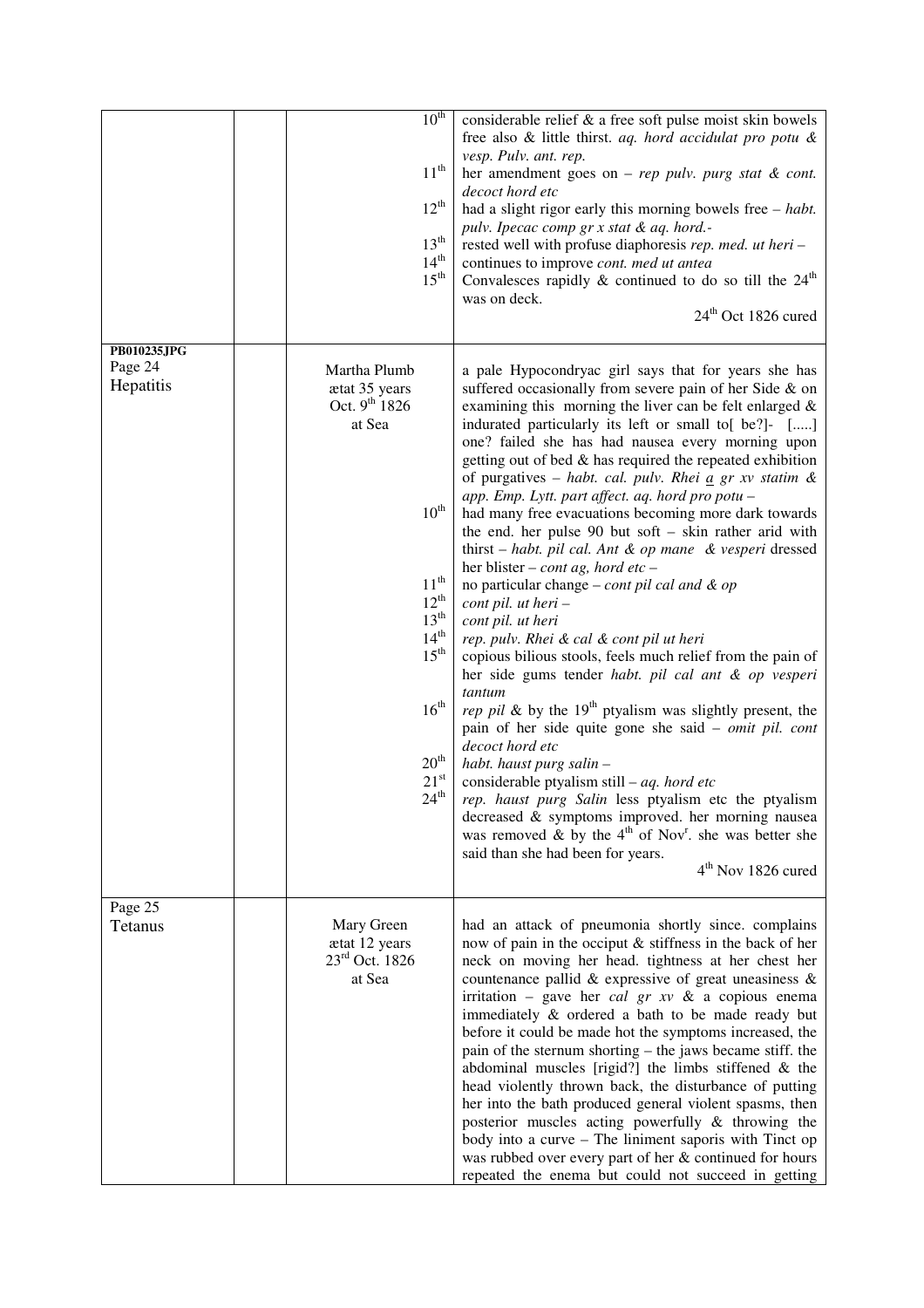|                                     |                                                                                                                                                                                | anything by mouth – she continued without relief or the<br>power of affording relief – even the bath I was found to<br>remit – the eyes became fixed $\&$ the whole features<br>frightfully distorted – at half past six p.m. death put a<br>period to her sufferings being about 15 or 18 hours from<br>being first called to her<br>$23rd$ Oct. 1826 died                                                                                                                                                                                                                                                                                                                                                                                                                                                                                                                                                                                                                                                                                                                                                                                                                                                                                                                                                                                                                                                                                                                                                                                                     |
|-------------------------------------|--------------------------------------------------------------------------------------------------------------------------------------------------------------------------------|-----------------------------------------------------------------------------------------------------------------------------------------------------------------------------------------------------------------------------------------------------------------------------------------------------------------------------------------------------------------------------------------------------------------------------------------------------------------------------------------------------------------------------------------------------------------------------------------------------------------------------------------------------------------------------------------------------------------------------------------------------------------------------------------------------------------------------------------------------------------------------------------------------------------------------------------------------------------------------------------------------------------------------------------------------------------------------------------------------------------------------------------------------------------------------------------------------------------------------------------------------------------------------------------------------------------------------------------------------------------------------------------------------------------------------------------------------------------------------------------------------------------------------------------------------------------|
| PB010236JPG<br>Page 26<br>Dysentery | Jane Howe<br>ætat 29 years<br>23rd Oct. 1826<br>at Sea<br>$24^{\text{th}}$<br>$25^{\text{th}}$<br>26 <sup>th</sup><br>27 <sup>th</sup><br>28 <sup>th</sup><br>29 <sup>th</sup> | complained of chillness last evening for which I gave<br>her the <i>pulv. Ipecac. comp</i> & this morning early after a<br>restless night she complained of severe abdominal pain<br>griping tenesmus pulse hurried skin hot & some thirst<br>her evacuations which were exceedingly painful are<br>composed of mucus & blood with froth. Rx cal. pulv<br><i>Rhei a <math>\pi</math>j s.s.</i> which produced many stools thro the day<br>$\&$ more copious but still painful $\&$ of the same quality as<br>before but a few hardened black feculent matter $-$ pil.<br>cal. ant. & op h.s.s<br>her symptoms not relieved as expected. habt. ol. Ricin Zj<br>stat - vesperi - some relief - stools more free from<br>blood &mucus mixture - rep pil. h.s.<br>the relief of yesterday continues cont pil mane & vesperi<br>tormina $\&$ tenesmus returned early this morning $-$ habt.<br>pil quart q.q. hora<br>no observable relief – habt. pil Hyd gr x pulv. Rhei $\pi j$<br>stat. sum. $-$ in the course of the day her evacuations<br>were more natural & less painful vesperi rep. pil. cal.<br>ant. $& op - aq.$ hord<br>the relief of yesterday but of a short duration, her<br>abdominal pain tenesmus & pyrexia increased -<br>fomentatur abdomen & paulo post app. emp. Lytt.<br>abdomin & cont. pil. cal. ant & op. ut antea aq. hord<br>has experienced great relief since yesterday had a good<br>share of sleep her skin was generally moist $\&$ gums<br>copperish habt. pil cal. & op mistura tantum Sago, barly<br>water etc<br>vide pag. 33 |
| Page 27                             | Hannah Holland<br>ætat 24 years<br>29 <sup>th</sup> Oct. 1826<br>at Sea<br>$30^{\text{th}}$<br>$31^{\rm st}$<br>November 1st                                                   | an indolent plethoric woman who was delivered of a<br>female child on the 24 <sup>th</sup> September came to me this<br>morning with very aggravated dysenteric symptoms her<br>pulse full hard $&$ above $98 - \text{skin} \&$ mouth parched<br>excessive thirst – her stools truly dysenteric – habt. cal –<br>pulv. Rhei $a \neq j$ s.s. in the course of the day she<br>experienced great relief & her stools had hardened<br>feculent lumps & less tinged with blood. pil. cal. ant. &<br>op. h.s.<br>during the early part of the night she rested but morning<br>brought with it a recurrence of all her symptoms ∈ a<br>very distressing shape - habt. pil. cal. ant. & op tut. q.q.<br>hora. decoct. hord. Sago wine etc.<br>since six o'clock yesterday evening she has experienced<br>the most marked relief $\&$ had a good night's rest – cont.<br>pil cal ant. & op ter in die tantum, & alia med ut heri<br>a slight recurrence of tormina this morning $- Rx$ cal.<br>pulv. Rhei a gr xv & paulo post. ol. Ricin Zfs post tres<br>sees rep. pil. ut antea -vesperi - habt. pulv. Ip. C. gr x<br>h.s.s.                                                                                                                                                                                                                                                                                                                                                                                                                                          |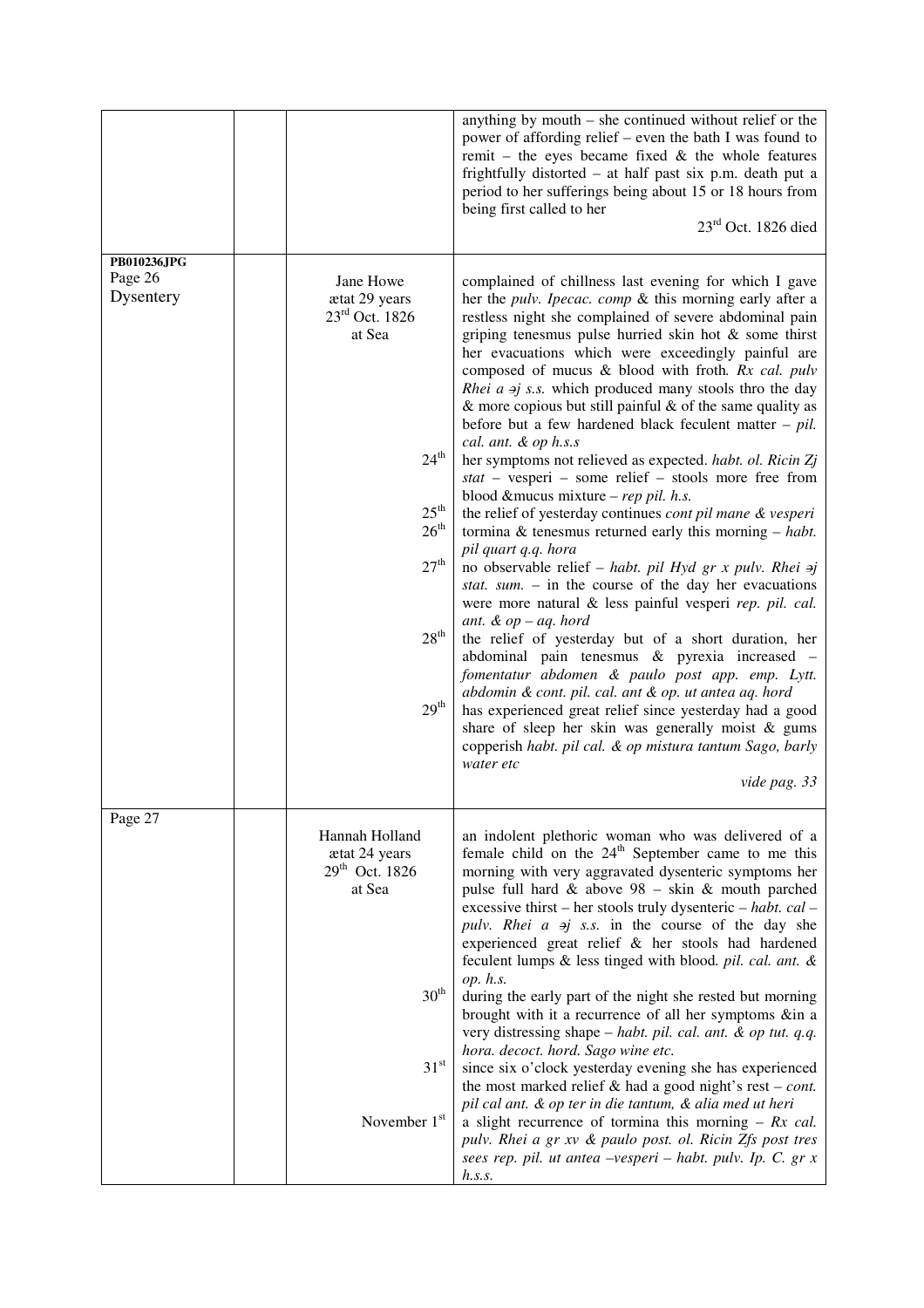|                                                             |                                                              | 2 <sup>nd</sup><br>5 <sup>th</sup><br>9 <sup>th</sup> | a most profuse perspiration thro' the night $\&$ a ptyalism<br>rather profuse & without the slightest previous<br>indication. omitt. pil cont. alia med.-<br>continues to convalesce $\&$ not a recurrence of any<br>symptom -ptyalism abated habt. haust purg salin stat.<br>able to be on $deck - rep$ haust salin wine sago etc and<br>on the 14 <sup>th</sup> she expressed herself quite well.<br>14 <sup>th</sup> Nov. 1826 cured                                                                                                                                                                                                                                                                                                                                                                                                                                                                                                                                                                                                                                                                                                                                                                                                                                                                                                                                                                                                                                           |
|-------------------------------------------------------------|--------------------------------------------------------------|-------------------------------------------------------|-----------------------------------------------------------------------------------------------------------------------------------------------------------------------------------------------------------------------------------------------------------------------------------------------------------------------------------------------------------------------------------------------------------------------------------------------------------------------------------------------------------------------------------------------------------------------------------------------------------------------------------------------------------------------------------------------------------------------------------------------------------------------------------------------------------------------------------------------------------------------------------------------------------------------------------------------------------------------------------------------------------------------------------------------------------------------------------------------------------------------------------------------------------------------------------------------------------------------------------------------------------------------------------------------------------------------------------------------------------------------------------------------------------------------------------------------------------------------------------|
| <b>PB010237JPG</b><br>Page 28<br>Accouchment &<br>Diarrhoea | Mary Govier<br>ætat 35 years<br>Nov $3rd 1826$<br>at Sea     | 4 <sup>th</sup>                                       | since she was discharged from the Sick list on the 15 <sup>th</sup><br>of last month has used the decoct cinchon port wine and<br>nourishing diet to the great improvement of her general<br>health $-$ at 1 a.m. was called to her in labour pains<br>which on to her delivery at 7 of a dead child the labour<br>rendered exceedingly difficult by the arms being<br>entwined round the neck, a profuse Hæmorhage<br>followed the ejection of the placenta, which was<br>checked by cold applications & Tinct. Op. gr xxx stat<br>$sum - her pulse 120 & small with a counterance$<br>displaying great irritability – she slept a little but without<br>any change or improvement in the pulse after some<br>tormina she used the bedpan with griping $\&$ tenesmus,<br>her stool claylike habt. op. cal. $\underline{a}$ gr iij. ant. pulv. gr iij<br>in pil stat sum. - & vesp. pro re nata -<br>at 4 this morning visited her & found that she had used<br>the bed pan seven times with less pain her ejections<br>purely diarrhoeal – pulse 130 exceedingly small & great<br>prostration of strength & intestinal flatus, omittr. pil. cal.<br>ant. & op. habt. mist. crot. cum op. & Tinct. [Catheric?]<br>tut. q.q. hora aq. hord. Rice Soup. At 1 P.M. her<br>diarrhoea continued incessant & pulse intermits with<br>hiccup. cont. mist. & habt. op. $gr$ ij - these symptoms<br>became more marked & she sank rapidly till 9 P.M.<br>when she died.<br>Nov. $9th$ died |
| Page 29<br>Typhus                                           | Ann Champion<br>ætat 26 years<br>Nov $6^{th}$ 1826<br>at Sea | 7 <sup>th</sup>                                       | last evening had a syncope preceded by a rigor for which<br>she had the pulv. Ip. C. $gr x$ – sleep followed but no<br>diaphoresis – she has considerable pyrexia this morning<br>skin hot, tongue loaded, & excessive thirst pulse small &<br>frequent – some pectoral oppression $\&$ heavy sighing –<br>with pain of the head and flushed countenance $-$ habt.<br>cal - pulv Jalap. <i>a gr xv statim.</i> post tres horas<br>habt. Ol. Ricin $Zj$ – three evacuations soon followed.<br>copious. bilious $&$ fœtid – Syncope succeeded the third<br>and soon after sleep general relief till the evening – an<br>exacerbation of all the symptoms except the pectoral<br>oppression - had her sponged profusely with vinegar -<br>& a little after, pulv. Ip. C. grx decoct hord cum. potass.<br>Suputart pro potu<br>There is a general improvement but rigors alternated by<br>flushing & some disturbance of [Soras?] still present-<br>pulse still more full $\&$ slow – tongue cleaner $\&$ bowels<br>free – no pectoral tightness – repetatur affusio frigid per<br>diem cum necesse sit vil cum cutis callida postularit -<br>decoct. hord & alia                                                                                                                                                                                                                                                                                                                     |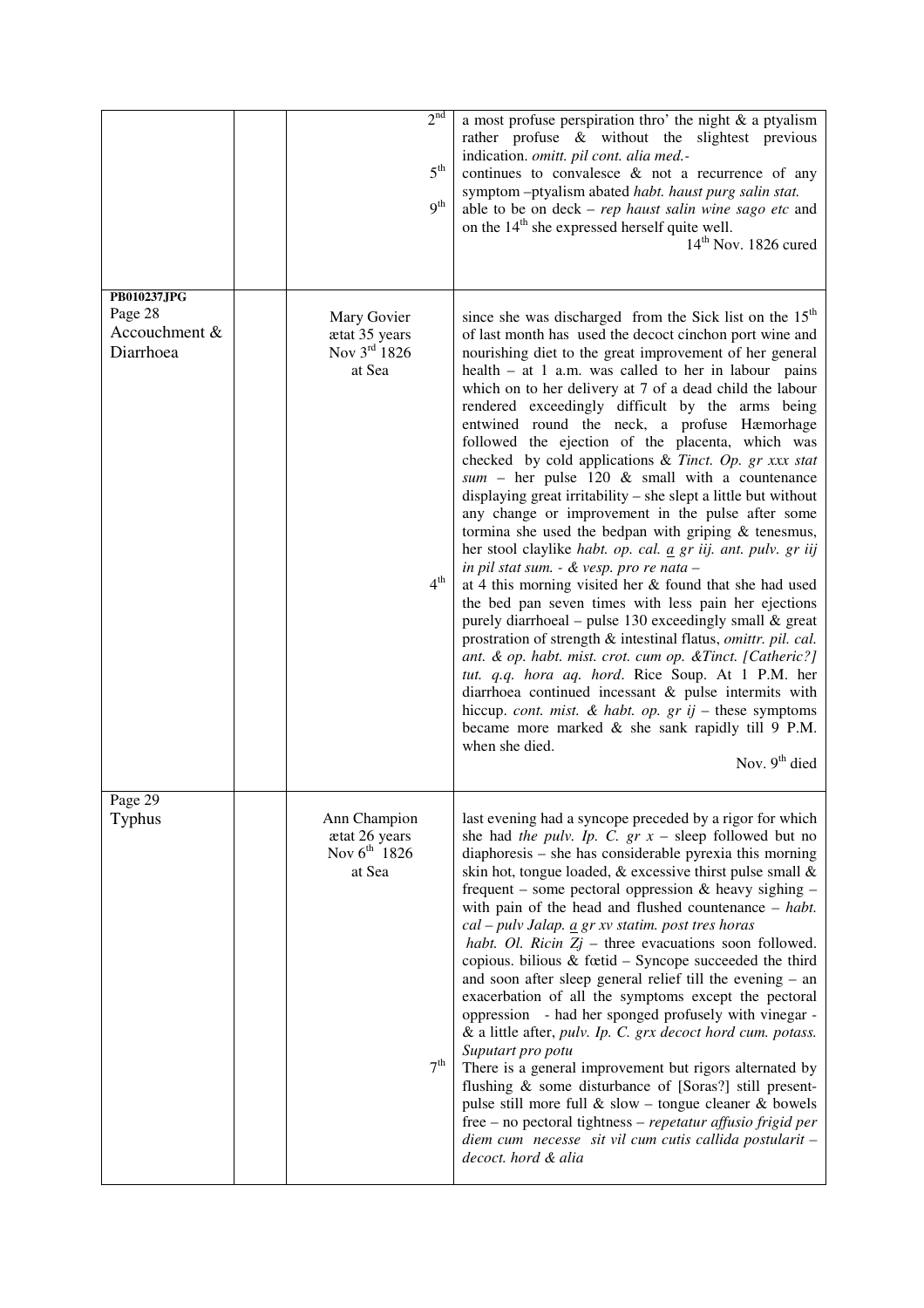|                                     | 8 <sup>th</sup><br>q <sup>th</sup>                                                                                                 | her head so relieved as to enable her to sleep pyrexia<br>occasionally runs high. pulse 106 smaller than yesterday<br>- tongue & teeth brown encrusted - habt. cal gr xv stat<br>& cont. affusis. decoct hord ut heri<br>Vesperi after some solid stools her amendment is<br>marked by a slight exacerbation & a remarkable<br>improvement in the pulse – <i>cont affusio ut antea</i> $\&$<br>decoct hord etc<br>pulse today full 94 $\&$ soft skin cool. $\&$ tongue begins to<br>clean. head free from pain but refers to her chest for<br>great oppression with a slight sense of acuteness -<br>ommit affus. cont alia & app. Emp. Lytt. pectori -<br>vesperi. ant. pulv. gr iv. h.s.s.<br>vide paginam 34                                                                                                                                                                                                                                                                                                                                                    |
|-------------------------------------|------------------------------------------------------------------------------------------------------------------------------------|--------------------------------------------------------------------------------------------------------------------------------------------------------------------------------------------------------------------------------------------------------------------------------------------------------------------------------------------------------------------------------------------------------------------------------------------------------------------------------------------------------------------------------------------------------------------------------------------------------------------------------------------------------------------------------------------------------------------------------------------------------------------------------------------------------------------------------------------------------------------------------------------------------------------------------------------------------------------------------------------------------------------------------------------------------------------|
| PB010238JPG<br>Page 30<br>Dysentery | Elizabeth Babbington<br>free girl ætat 17 years<br>$17^{th}$ Nov. 1826<br>at Sea<br>$18^{th}$<br>$19^{\rm th}$<br>20 <sup>th</sup> | came this morning labouring with considerable pyrexia<br>& frequent pulse & skin hot & parched tongue loaded $\&$<br>excessive thirst, ushered in by rigors & abdominal pain<br>with frequent calls to stool which were attended with<br>tormina & tenesmus – $Rx$ pulv. Rhei $\Rightarrow$ j cal gr x M S.S.-<br>relieved from the purging $\&$ pain pyrexia $\&$ occasional<br>rigors still present with great thirst – habiat pil cal. ant.<br>& op ter in die. aq. hord pro potu - & sumendum hora<br>somni<br>catamenia stopped which had been present yesterday -<br>Dysenteric symptoms relieved much but the pain<br>extends to her chest with a frequent pulse hot skin $\&$<br>much thirst -habt. balneum tepidum statim & cont pil<br>cal. ant. & op. bis in die aq. hord etc<br>still great abdominal uneasiness extending to her chest<br>also pulse 98 but soft, & less pyrexia. Dysenteric<br>symptoms much relieved. rep. baln. & vesperi. the pain<br>became worse habt. T. op. gr xxx Spt. Æth. nitros. Zfs &<br>$rep.$ Baln. $-$<br>See page 35 |
| Page 31<br>Apoplexy                 | Frances Bryan<br>ætat 32 years<br>November 21 <sup>st</sup><br>at Sea<br>a free woman                                              | at about 10 p.m. was observed by the woman who slept<br>next to hr to be cold & not replying to her calls I was<br>sent for and found her quite dead & must have been<br>dead for some time - her face was livid but without<br>distortion or the appearance of having suffered<br>previously. She was a woman of very full habit &<br>without further investigation felt satisfied that she had<br>died of apoplexy.<br>The woman who lay next to her had no intimation of it<br>either by previous complaint from her or subsequent<br>noise previously<br>$25th$ Nov. Died                                                                                                                                                                                                                                                                                                                                                                                                                                                                                      |
| Vaccinated                          | <b>Sarah Forward</b><br>- child Barber<br>Ellen Wade<br>- Mary Anne Holland<br>& child Lock                                        | $23rd$ no pustular appearance presented itself<br>$26th$ Repeated the vaccination but without effect – such<br>has been the inefficiency of all the vaccine matter which<br>I had from the establishment -                                                                                                                                                                                                                                                                                                                                                                                                                                                                                                                                                                                                                                                                                                                                                                                                                                                         |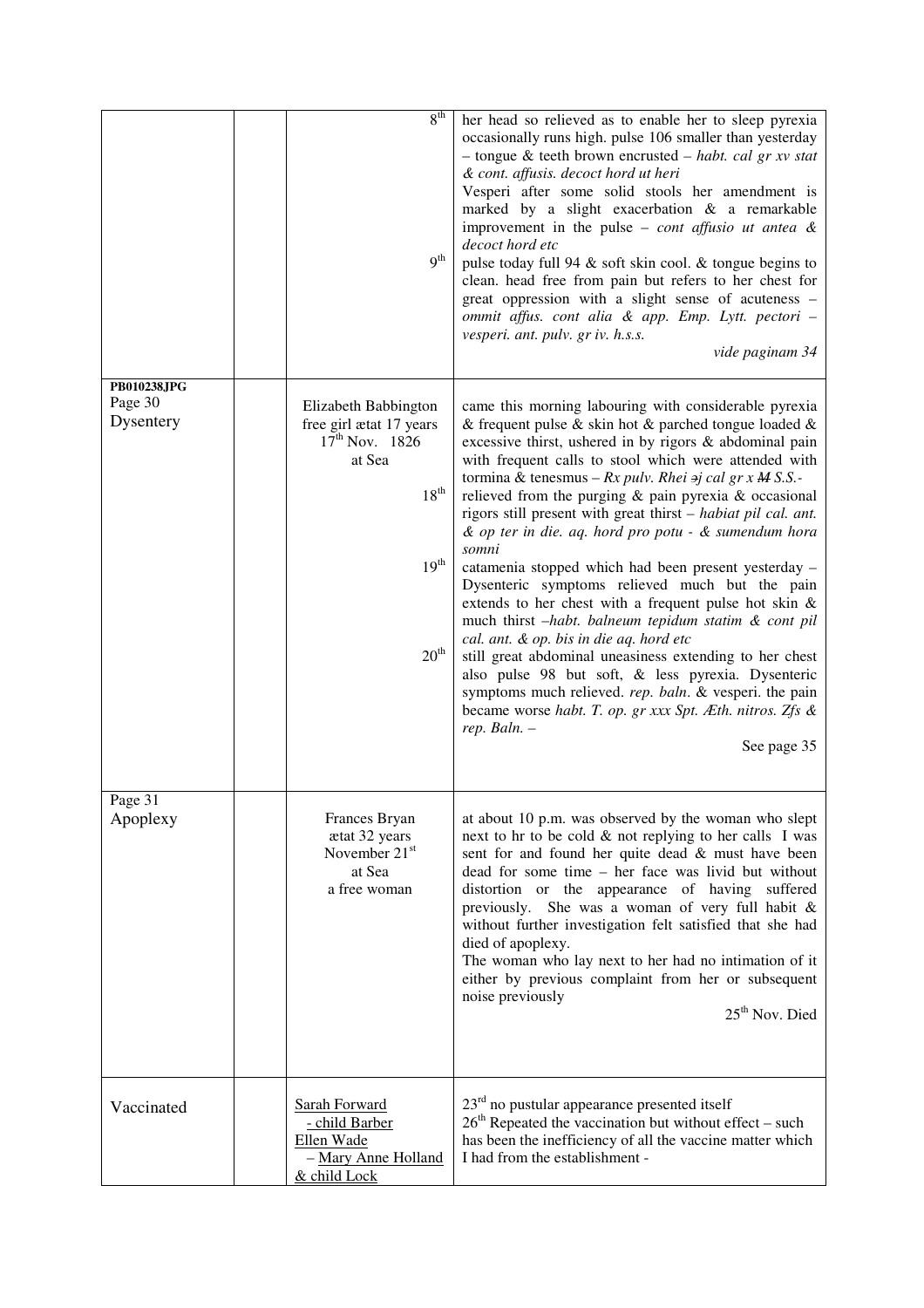| <b>PB010239JPG</b><br>Page 32<br>Dysentery | Sarah Green<br>ætat 29 years<br>$23rd$ Nov 1826<br>a free woman<br>in advanced pregnancy<br>23 <sup>rd</sup><br>24 <sup>th</sup><br>$25^{\text{th}}$ | complains of dysenteric Symptoms with some severity<br>& a peculiarly troublesome pain along the spine $Rx$ cal<br>pulv. Rhei a gr xv S.S. which by evening relieved her<br>tormina vesperi habt. Pil cal ant & op h.s.s.<br>$22nd$ towards this morning the tormina returned <i>habt. pil.</i><br>cal. ant. & op ter in die - Sinicuprism (sinaprism?) hora<br>somni<br>In the early part of the night she slept well but towards<br>the morning her purging $&$ tenesmus again returned<br>fomentatur abdomen & cont. pil vesperi rep. Sinicupism.<br>Suffered much during the night from purging tenesmus<br>$\&$ tormina, which were relieved by fomentations $\&$ the<br>pil cal. ant. & op. tut. q.q. hor. Rx Tinct Catchcu z iv.<br>crot. p.p. Zi mucilage. G. Acac. Z vj op. pur gr vj M ut ft<br>mist. cujus capiat coch. magn. tut. q.q hor. omitt. pil.<br>vesperi. much relieved in all her symptoms. her gums a<br>little tender cont mist ut per diem & habiat op. gr j h.s. -<br>a painful restless night calls to the bed pan incessant.<br>had the mixture every three hours - about 6 A.M. the<br>symptoms began to subside & she slept soundly for<br>some hours & continued all day comparatively at ease<br>cont mist. & op gri h.s.<br>See page 36 |
|--------------------------------------------|------------------------------------------------------------------------------------------------------------------------------------------------------|--------------------------------------------------------------------------------------------------------------------------------------------------------------------------------------------------------------------------------------------------------------------------------------------------------------------------------------------------------------------------------------------------------------------------------------------------------------------------------------------------------------------------------------------------------------------------------------------------------------------------------------------------------------------------------------------------------------------------------------------------------------------------------------------------------------------------------------------------------------------------------------------------------------------------------------------------------------------------------------------------------------------------------------------------------------------------------------------------------------------------------------------------------------------------------------------------------------------------------------------------------------------------|
| Page 33                                    | Jane Howe<br>$30th$ October<br>at Sea<br>from page 26<br>$31^{\rm st}$<br>1 <sup>st</sup><br>2 <sup>nd</sup>                                         | was disturbed much during last night by purging $\&$<br>tenesmus - her mouth more affected - habt. Ol Ricin Zi<br>stat & vesp. Rep. Pil. cal ant. & op. h.s.s. cont. alia ut<br>heri<br>much relieved from her tenesmus examined her stools<br>which are free from bloody mixture more copious more<br>bilious $\&$ passed with very little pain – gums more<br>tender cont pil vesp. tantum & alia medicament<br>prepared a warm bath at the temperature of 90 $\&$ soon<br>after its application profuse diaphoresis & sound sleep<br>followed – rep. pil. & alia – h.s.<br>ptyalism present $\&$ as usual relief to all her symptoms –<br>omittr pil cal ant. & op. decoct. hord. Sago - Soup etc<br>$&$ her convalescent went on without interruption or the<br>recurrence of a bad symptom till the 12 <sup>th</sup> she expressed<br>herself perfectly well.<br>$12^{th}$ Nov <sup>r</sup> . 1826 cured                                                                                                                                                                                                                                                                                                                                                            |
| PB010240JPG<br>Page 34                     | Anne Champion<br>November $10th$<br>1826<br>at Sea<br>a free woman<br>From page 29<br>$11^{th}$                                                      | much relief from the blister & from a free<br>feels<br>diaphoresis which she had during the night pulse 90 this<br>morning without any hardness, skin cool &moist, less<br>thirst tongue nearly clean $-$ cont decoct hord. & habt.<br>Mist salin tut. q.q. hor. per diem - vesperi - her<br>evacuation was more severe & a little sensorial<br>affection, cont. mist salin cum ant tart, & decoct hord<br>etc<br>towards this morning her pyrexia ran high with delirium<br>& a deterioration of all her symptoms – <i>abradatur caput</i><br>& app. emp. Lytt. statim - postea rep. cal gr xv which<br>was rejected - paulo post. rep. cum confect aromat gr xv                                                                                                                                                                                                                                                                                                                                                                                                                                                                                                                                                                                                        |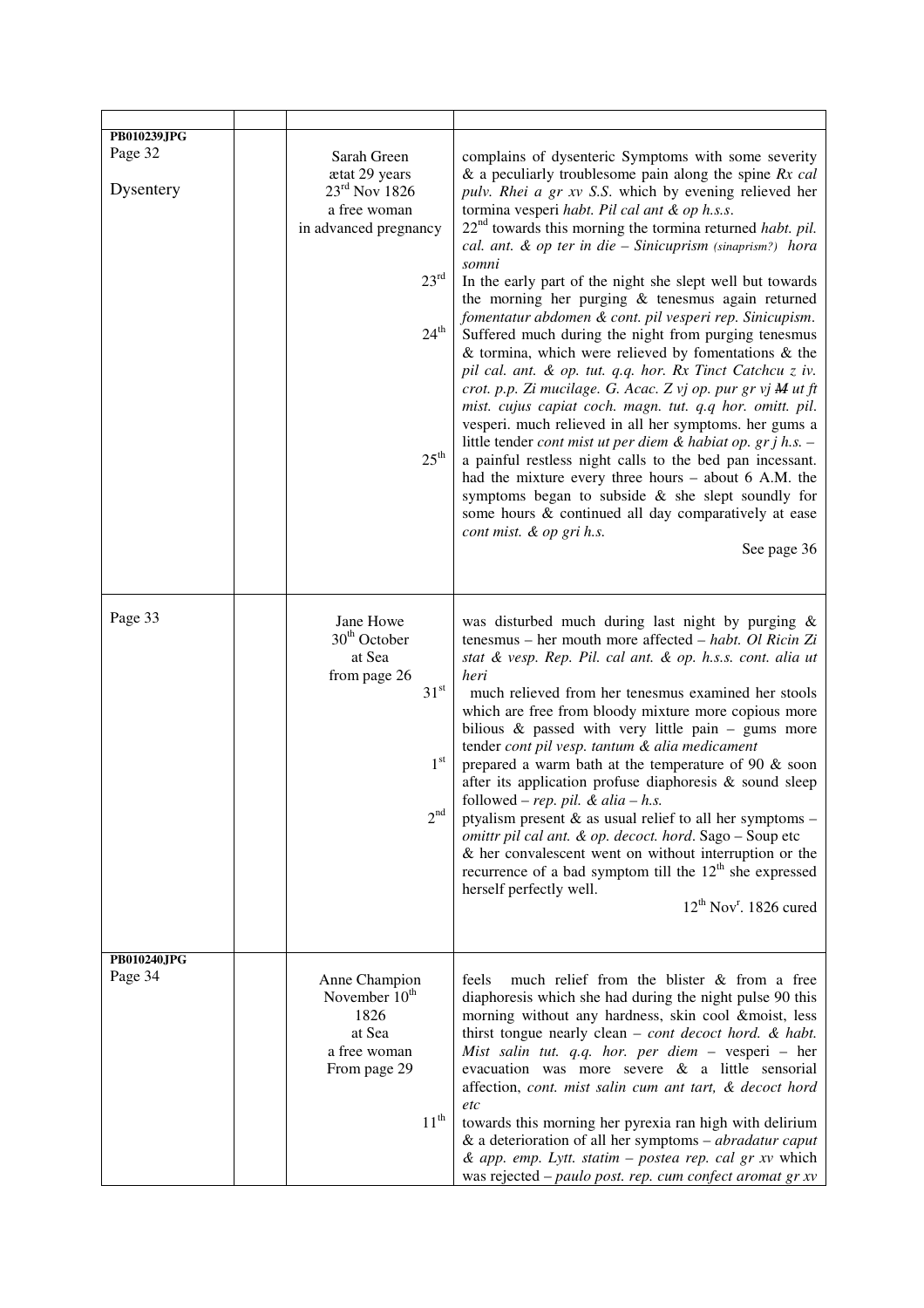|                     | $12^{th}$<br>13 <sup>th</sup><br>$14^{\rm th}$<br>$15^{\rm th}$<br>16 <sup>th</sup><br>17 <sup>th</sup>                                                                                                                                                    | - vespere - after four copious fœtid dark evacuations -<br>she felt as if magically relieved - habt. pil Hydrarg gr v<br>ant. pulv. gr iv in pil h.s.s. & cont. decoct hord. omitt.<br>mist Salin<br>goes on to do well, slept & perspired well. Pulse 90 &<br>full without hardness skin cool $\&$ moist tongue a little<br>brown in the centre – habt. pil. cal.ant. & op mane $\&$<br>vesp. & cont decoct hord ut antea.<br>had no evacuation last evening $\&$ goes on improving –<br>rests well. Pulse 88 full& soft tongue nearly clean gums<br>a little tender from her medicine omittr pil. cont. decoct<br>hord & habt. Haust. purg Salin statim<br>improves – Sago. Soup etc<br>as yesterday continue the same<br>continues the same as yesterday $-$ a little port wine<br>Saline purgative $\&$ diet as yesterday – She went on well<br>& was on deck well on the $24th$<br>24 <sup>th</sup> Nov 1826 cured                                                                                                                                                                                                                                                                                                                        |
|---------------------|------------------------------------------------------------------------------------------------------------------------------------------------------------------------------------------------------------------------------------------------------------|------------------------------------------------------------------------------------------------------------------------------------------------------------------------------------------------------------------------------------------------------------------------------------------------------------------------------------------------------------------------------------------------------------------------------------------------------------------------------------------------------------------------------------------------------------------------------------------------------------------------------------------------------------------------------------------------------------------------------------------------------------------------------------------------------------------------------------------------------------------------------------------------------------------------------------------------------------------------------------------------------------------------------------------------------------------------------------------------------------------------------------------------------------------------------------------------------------------------------------------------|
| <b>Typhus</b>       | <b>Esther Champion</b><br>ætat 3 years<br>child of the above free<br>woman<br>Nov. 7 <sup>th</sup> 1826                                                                                                                                                    | was attacked with Typhoid Symptoms the day after her<br>mother which went thro' same course in a much milder<br>form, & by the same purgative treatments no symptom<br>presenting itself at all peculiar or deserving notice She<br>was well on 20 <sup>th</sup><br>20 <sup>th</sup> Nov 1826 cured                                                                                                                                                                                                                                                                                                                                                                                                                                                                                                                                                                                                                                                                                                                                                                                                                                                                                                                                            |
| Page 35             | Elizabeth Babbington<br>ætat 17 years<br>at Sea Nov. 21st<br>from page 30<br>22 <sup>nd</sup><br>$23^{\rm rd}$<br>24 <sup>th</sup><br>$25^{\text{th}}$<br>26 <sup>th</sup><br>27 <sup>th</sup><br>28 <sup>th</sup><br>29 <sup>th</sup><br>30 <sup>th</sup> | rested pretty well last night, & her symptoms generally<br>relieved, pulse 96 & soft, much abdominal soreness on<br>pressure, fomentatur abdomen & habt. cal. gr x statim.<br>aq .hord ut antea & rep. pil cal ant & op. h.s.<br>had a recurrence of her dysenteric symptoms in a slight<br>degree this morning. cont pil. ter in die & alia<br>medicamenta ut antea -<br>as yesterday cont pil cal ant & op<br>ptyalism came on suddenly & all her symptoms subsided<br>except a lassitude & a degree of irritability omitt pil<br>Sago with port wine preserved meat & a gargle<br>ptyalism increased but otherwise an evident amendment<br>- cont med ut heri<br>had rigors last night & a pyrexia of a Typhoid kind, cont<br>med ut heri vin Rub. ut necesse sit.-<br>pyrexia still present but improves cont. omnia ut antea<br>gave her a little [spr ] beer -<br>continues to convalesce a little purging occasioned by<br>the [spr] beer cont. medicament ut heri -<br>goes on well, ptyalism disappearing cont. vin Rub Sago<br>$etc-$<br>has no symptoms but debility - habt. Sulph. Quinine gr<br>ij mane & vespere which I continued with attention to<br>the bowels till the $8th$ December<br>December the 8 <sup>th</sup> cured |
| PB010241JPG<br>P 36 | Sarah Green<br>from page 32<br>November 26 <sup>th</sup><br>1826<br>at Sea                                                                                                                                                                                 | by persevering in the before treatment she had<br>occasional rest but her tormina tho relieved in frequency<br>is exceedingly severe $\&$ painful chiefly along the spine $-$<br>parturition some days distant - cont mist crot. ut antea<br>& fomentatur regio lumbaris -                                                                                                                                                                                                                                                                                                                                                                                                                                                                                                                                                                                                                                                                                                                                                                                                                                                                                                                                                                     |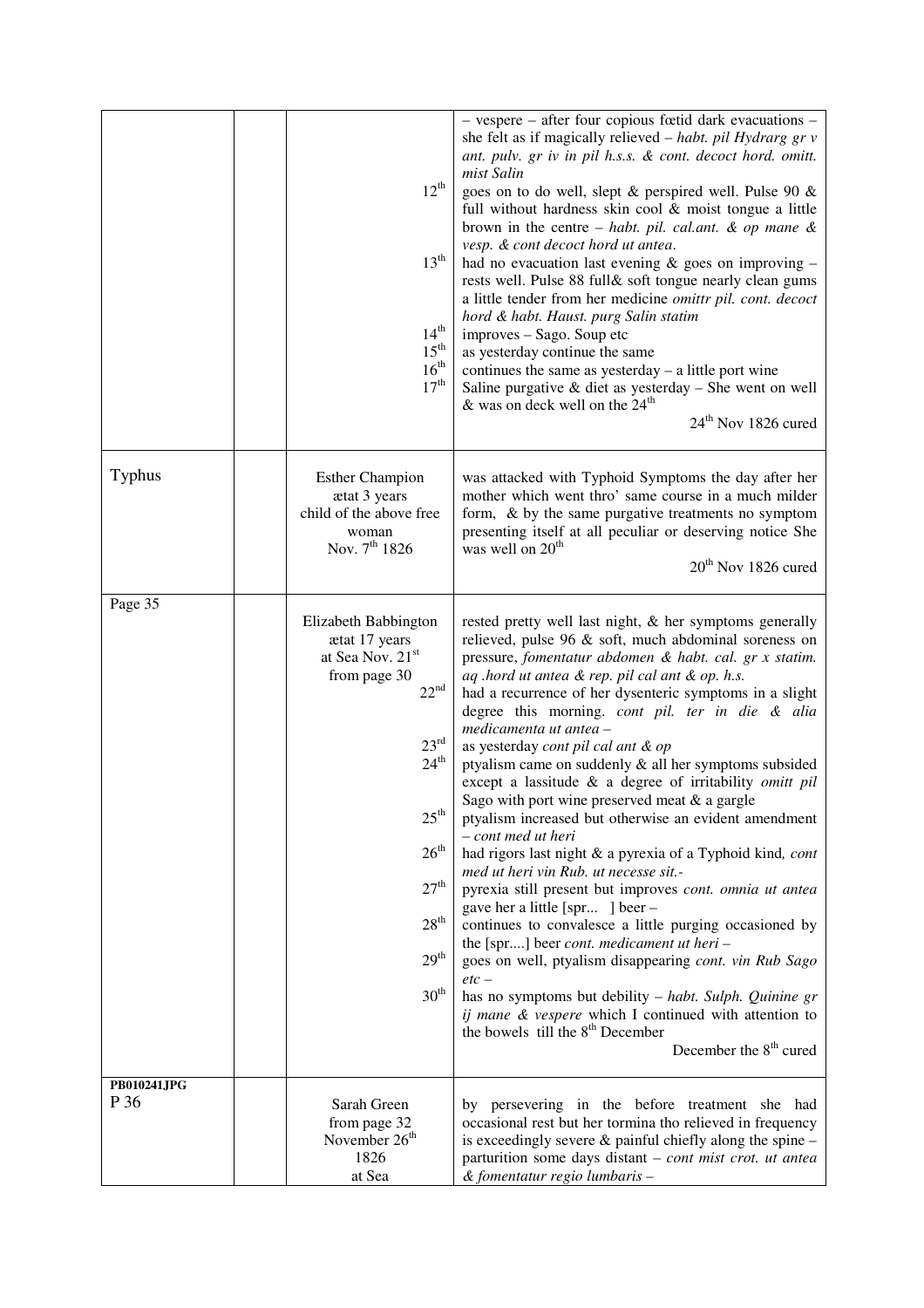|                                             | 27 <sup>th</sup><br>$28^{\rm th}$<br>29 <sup>th</sup><br>30 <sup>th</sup><br>December 1st                                                             | dysenteric symptoms greatly better but the pain of the<br>back severe $\&$ a painful bearing down - fomentatur<br>regio lumbaris ut antea cont alia med quo que<br>Considerably relieved this morning the lumbar pain less<br>frequent but occasionally severe & lancinating,<br>tenderness of her gums disappear cont. med. crot. ter in<br>die & op gr $j$ h.s.s.<br>much improved by a night of good rest. Sago & a little<br>port wine – Rice & preserved meat & op gr j h.s.s.-<br>had hysteria in the night for which I gave her Spt. Æth.<br>nitros. Z fs T. op gr xxx & this morning she feels no<br>complaint she says but weakness cont med ut heri-<br>I continued the dietetic treatment with attention to<br>necessary points till the 9 <sup>th</sup> when she felt quite well $\&$<br>much improved in health $&$ looks - her parturition<br>apparently distant perhaps months.-                                                                                                                                                                                                                                                                                                                                                                                 |
|---------------------------------------------|-------------------------------------------------------------------------------------------------------------------------------------------------------|---------------------------------------------------------------------------------------------------------------------------------------------------------------------------------------------------------------------------------------------------------------------------------------------------------------------------------------------------------------------------------------------------------------------------------------------------------------------------------------------------------------------------------------------------------------------------------------------------------------------------------------------------------------------------------------------------------------------------------------------------------------------------------------------------------------------------------------------------------------------------------------------------------------------------------------------------------------------------------------------------------------------------------------------------------------------------------------------------------------------------------------------------------------------------------------------------------------------------------------------------------------------------------|
|                                             |                                                                                                                                                       | December $9th$ cured.                                                                                                                                                                                                                                                                                                                                                                                                                                                                                                                                                                                                                                                                                                                                                                                                                                                                                                                                                                                                                                                                                                                                                                                                                                                           |
| Page 37<br>Typhus                           | John Babbington<br>ætat 15 years<br>Nov. 24 <sup>th</sup> 1826<br>at Sea<br>$25^{\text{th}}$<br>$26^{\text{th}}$<br>$27^{\rm th}$<br>28 <sup>th</sup> | for some days has had lassitude which I observed & had<br>him on deck to move about, this morning he had a rigor<br>& feels unable to move about his pulse small $&$ irregular<br>skin parched & tongue loaded. bowels rather regular<br>head painful & great thirst $-$ <i>habt. cal. pulv. Rhei a gr x</i><br>s.s. which operated freely. Stools dark & fœtid. Vesperi<br>habt. ant. pulv. gr iiij. cal gr ij aq. hord acidulate etc<br>a disturbed night with occasional low delirium & great<br>irritability this morning skin burning pulse 120 small $\&$<br>irritable - had him sponged all over with vinegar $\&$<br>water - habt. pil. purg. gr ij stat. cont. aq. hord & vesp -<br><i>ol Ricin Z fs</i> – continuing the sponging –<br>the perseverance in the sponging $\&$ three copious<br>evacuations have produced much benefit, stupor<br>removed skin pulse & tongue improved. cont omnia ut<br>heri (pil.exceptus) -<br>a slight reoccurrence of his pyrexia called for a<br>repetition of the purging medicam which acted with<br>benefit & vespere feels much better <i>cont. ant ut antea</i><br>again his stupor $\&$ low muttering returned - habt. Sulph<br>magnes. Z vj statim which was followed by three stools<br>- vespere there is<br>See page 42 |
| <b>PB010242JPG</b><br>Page 38<br>Cephelagia | Ellen Shea<br>ætat 40<br>December 6 <sup>th</sup> 1826<br>at Sea                                                                                      | whilst in Newgate had a repeated $\&$ severe affection of<br>the head but the hope of benefiting by a voyage induced<br>Mr Box to recommend $\&$ me to acquiesce in her coming<br>on board - In August & Sept she had returns of her<br>complaint in a severe degree, since then she has been<br>kept on deck some part of every day & having been an<br>habitual drinker I found it absolutely necessary to allow<br>her one or two glasses of Grog each day during all the<br>time she has had a partial paralysis of her lower limbs $\&$<br>required the assistance of others to move about -<br>This morning she complained of a sense of suffocation a<br>spasmodic pain of the stomach $-$ a vomiting of frothy<br>matter white $\&$ thick in consistence, her countenance<br>particularly livid, pulse small & hurried - $Rx$ Tinct. Op.<br>Spt vol. C.C. a gr xxx s.s. & fomentatur part affecta -                                                                                                                                                                                                                                                                                                                                                                     |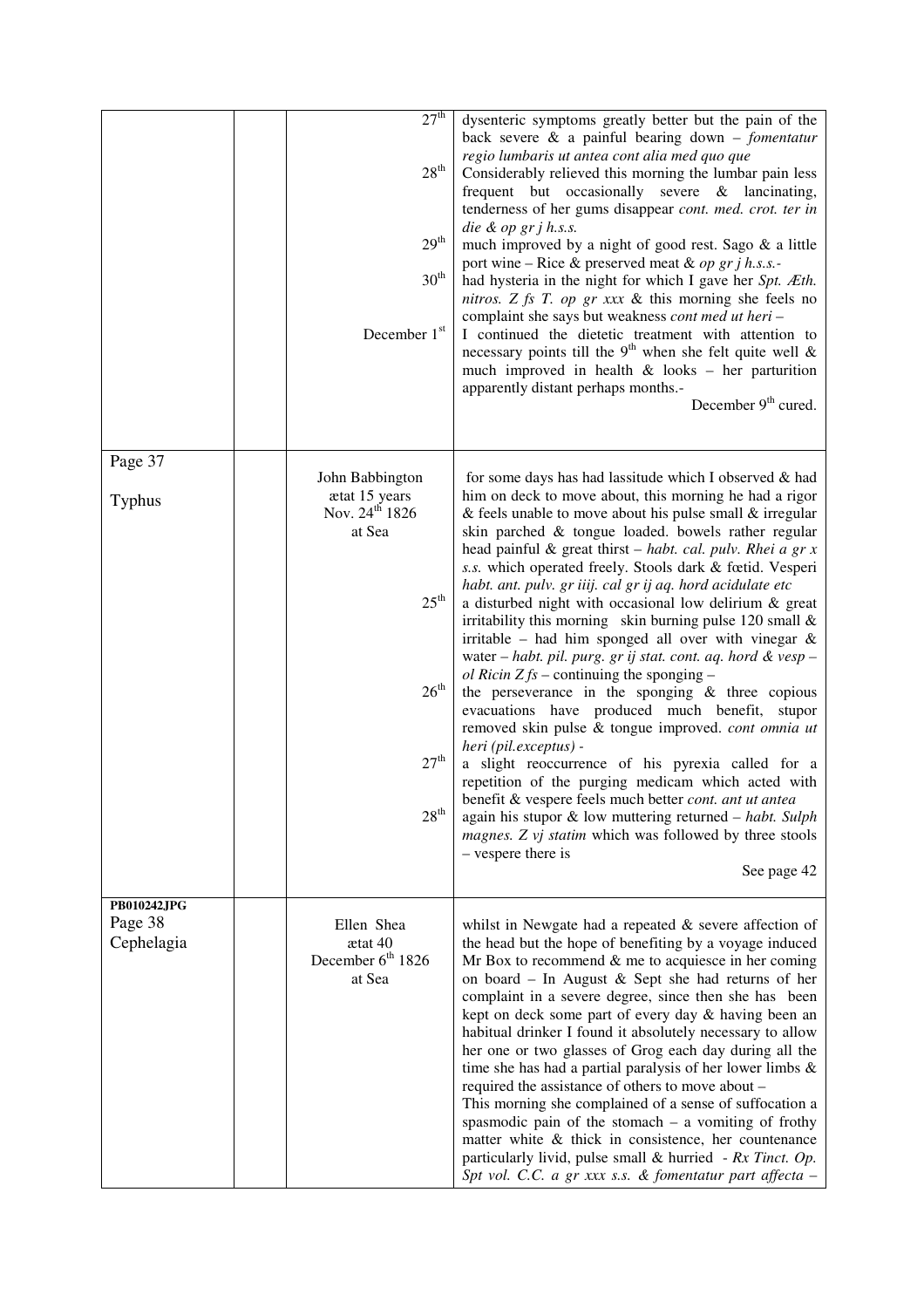|                        |                   | took her grog as before, vesp. pulv. Rhei aj-               |
|------------------------|-------------------|-------------------------------------------------------------|
|                        | 7 <sup>th</sup>   | her vomiting has continued during the night checked         |
|                        |                   | only by Grog -had three stools, the last without calling    |
|                        |                   | for the bedpan – dark & bilious –Rep. T. Op. & Spt.C.C.     |
|                        |                   |                                                             |
|                        | 8 <sup>th</sup>   | cum T. Rhei Zij-                                            |
|                        |                   | during last night had involuntary discharge of fæces &      |
|                        |                   | urine with a filthy propensity - pulse exceedingly small    |
|                        |                   | & 103 pupils dilated visage peculiarly expressive of        |
|                        |                   | pressure on the brain – rep. T. Op. & Sp C.C. $a Z f s \&$  |
|                        | 9 <sup>th</sup>   | sulph. quinine gr ij h.s.s.                                 |
| Page 39                |                   | Involuntary discharge of faces still & the filthy           |
|                        |                   | propensity requiring a constant watch over her -            |
|                        |                   | stomach retains the medicine only by means of Grog.         |
|                        |                   | Gruel. Sago & port wine are rejected - she passively        |
|                        |                   | swallows in a comatose state what is given but soon         |
|                        |                   | rejects it - app. Emp Lytt. rejioni gastric $\&$ rep med ut |
|                        |                   | heri                                                        |
|                        | $10^{\text{th}}$  | Blister did not act on the skin pulse scarcely perceptible. |
|                        |                   | occasional delirium. Grog alone remains on the stomach.     |
|                        |                   | cont. T. op spt C.C. cum Sulph quinine. & adde.             |
|                        |                   | Liquoris Arsenalis gr iv.                                   |
|                        | $11^{\text{th}}$  | her symptoms rather increased $\&$ her condition hopeless.  |
|                        |                   | pupils dilated involuntary discharge still & low delirium   |
|                        |                   | cont med & aq, vitae -                                      |
|                        | $12^{\text{th}}$  | has sunk from last night cannot be roused from her coma     |
|                        |                   | & in that continued to sink till 6 P.M. when she died.      |
|                        |                   | $12^{th}$ Dec <sup>r</sup> . Died                           |
|                        |                   |                                                             |
| PB010243JPG<br>Page 40 |                   |                                                             |
|                        | Mary Anne Barber  | was removed to the sick bay yesterday with labour pains     |
|                        | ætat 23 years     | which went on regularly to the birth of a male child        |
|                        | December 9th 1826 | today - $\&$ the natural ejection of the placenta followed  |
|                        |                   | by a copious hæmorhage $\&$ some faintness P.T. op gr       |
|                        |                   | $xxv$ s.s.                                                  |
|                        | $10^{\rm th}$     | Had severe after pains $\&$ some sharp pneumonic pains.     |
|                        |                   | habt. p. Ip. C. $gr\ x$ which produced a diaphoresis &      |
|                        |                   | much benefit.-                                              |
|                        | $11^{\rm th}$     | This morning she feels tolerably well. Her child had a      |
|                        |                   | stool $&$ is doing well also                                |
|                        |                   | 11 <sup>th</sup> December well.                             |
|                        |                   |                                                             |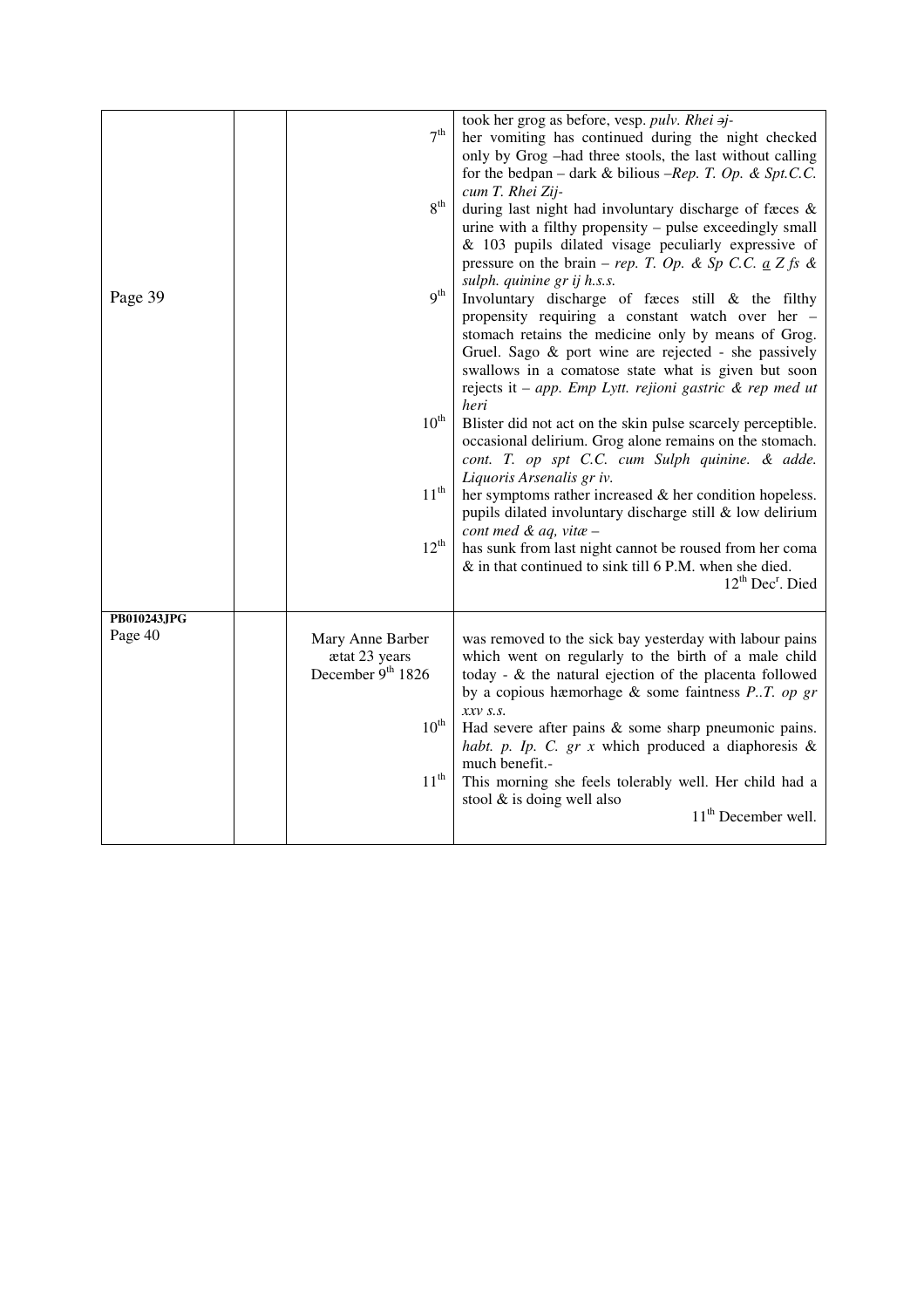| Page 41                | Mary McCarty<br>ætat 19 years<br>December 11 <sup>th</sup> 1826<br>$12^{th}$<br>13 <sup>th</sup><br>$14^{\rm th}$                                                            | has suffered very much from sea sickness during the<br>whole of the voyage $&$ her advanced state of pregnancy<br>made her apprehensive of the consequences this<br>morning she complains of labour pains, habt. T. op gr<br>xxxv stat. - & made her comfortable as possible<br>pains went on slowly $\&$ not very promisingly – till<br>midnight<br>between $7 \& 8$ A.m. the head presented itself across the<br>pelvis, after turning it to the natural position it was<br>expelled with its arms so entwined around its neck that<br>with difficulty I saved it from strangulation - placenta<br>was soon evolved & the mother under considerable<br>excitation with a full & frequent pulse which increased<br>to such a degree, $(130 \& \text{hard})$ that vesperi I was forced<br>to use venæsection ad Z xxiv: postea ant. pulv gr iv.-<br>considerably improved. pulse 112 without hardness.<br>Dysenteric symptoms came on this morning with much<br>pain in the lower abdomen- Rx pulv. Rh. cal $\underline{a}$ gr xv M<br>s.s. which brought copious bilious stools & relieved her<br>much but there is some soreness on pressure in the lower<br>abdomen habt. pil cal ant hora somni<br>See page 43   |
|------------------------|------------------------------------------------------------------------------------------------------------------------------------------------------------------------------|----------------------------------------------------------------------------------------------------------------------------------------------------------------------------------------------------------------------------------------------------------------------------------------------------------------------------------------------------------------------------------------------------------------------------------------------------------------------------------------------------------------------------------------------------------------------------------------------------------------------------------------------------------------------------------------------------------------------------------------------------------------------------------------------------------------------------------------------------------------------------------------------------------------------------------------------------------------------------------------------------------------------------------------------------------------------------------------------------------------------------------------------------------------------------------------------------------------------|
| PB010244JPG<br>Page 42 | John Babbington<br>free boy<br>from page 37<br>November 28 <sup>th</sup><br>1826<br>28 <sup>th</sup><br>29 <sup>th</sup><br>$30^{\rm th}$<br>December 1st<br>2 <sup>nd</sup> | there is considerable depression $\&$ low confused<br>muttering tongue brown skin parched pulse 126 & small<br>countenance expressive of suffering Rx Mist camphor<br>Zfs tut. q.q.hor. & bis in die habt. Liquoris arsenicales<br>grs iv.<br>the applications of yesterday were continued till this<br>morning without apparent benefit, omitt, Liq. Arsenical.<br>& habiat Sulph quinine gr i ter in die cont alia med &<br>sponged him at all times that the skin was above the<br>natural heat -<br>his symptoms much improved less depression &<br>confusion of sensorium skin cool tongue cleaner pulse<br>greatly better - cont med ut heri<br>continues better pulse hurried more than yesterday &<br>small habt. cal gr v. pulv Rhei gr xv s.s. & after free<br>evacuations rep. mist camph & Sulph quinine.<br>Skin perfectly cool tongue clean pulse 90 with softness<br>& fullness head free from pain had some preserved meat<br>continues better – sits up a little $\&$ feels desire to eat,<br>keeping his bowels free & using dietetic treatment with<br>the Sulph quinine $\&$ an opiate as necessary he was well<br>on deck on the 14 <sup>th</sup> December –<br>14 <sup>th</sup> December cured |
| Page 43                | Mary McCarty<br>December 15<br>from page 41                                                                                                                                  | The abdominal soreness on pressure very troublesome<br>dysenteric symptoms rather better pulse has lost its<br>hardness but quick & full tongue florid round its edges<br>& excessive thirst, - app emp. Lytt. regoni Hypogastrica<br>slumbered occasionally thro the day with some<br>incoherent muttering – her dysenteric symptoms,<br>tormina tenesmus $\&$ calls to the bedpan so frequent $\&$<br>painful I was induced to give op $g$ fs pil Hyd grv in pil<br>h.s.s.                                                                                                                                                                                                                                                                                                                                                                                                                                                                                                                                                                                                                                                                                                                                         |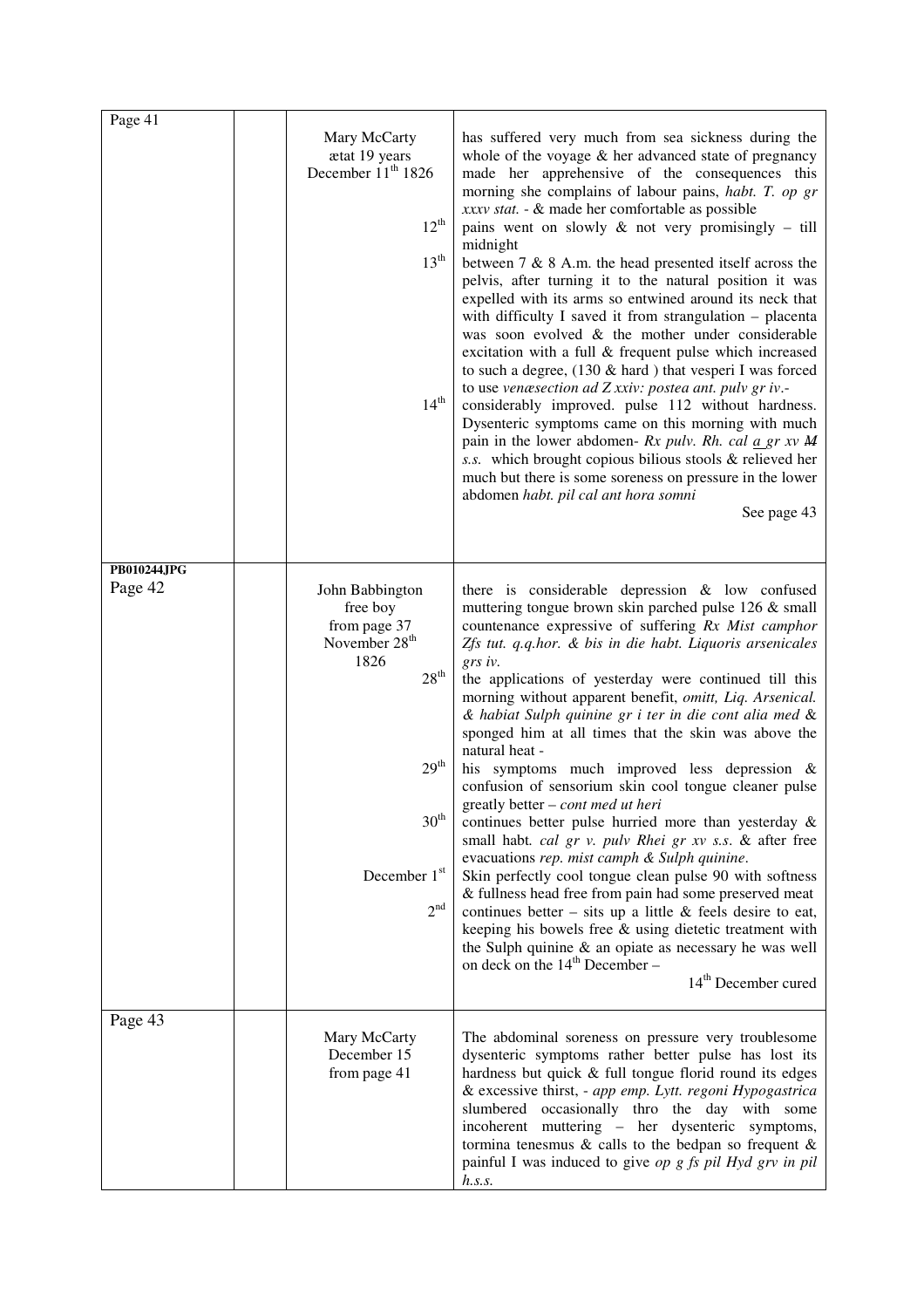| 16 <sup>th</sup><br>during the night she had some delirium her febrile<br>symptoms ran very high but then pulse did not assume<br>more hardness skin hot & tongue loaded Dysenteric<br>symptoms greatly better aq, hord pro potu. Mist Salin<br>tut q.q.hor. her abdominal soreness & pain much<br>relieved – vespere – the pulse took a change to hard $\&$<br>bounding quickness. Venæset. Z xvj stat. & habt. ant.<br>Pulv. griv. cal grij in pil h.s.s. - aq. Hord etc.<br>$17^{\rm th}$<br>had a bad restless nigh singultus this morning $\&$ general<br>uneasiness pulse 144 not hard. sensorial derangement<br>points to a recurrence of her uterine pain skin has not<br>been moist during the whole time – prepared a warm<br>bath at 40 $\&$ after placing her in bed gave the $T$ . digitalis<br>$gr x$ . <i>aq.</i> hord a diaphoresis came on – vespere had an |
|------------------------------------------------------------------------------------------------------------------------------------------------------------------------------------------------------------------------------------------------------------------------------------------------------------------------------------------------------------------------------------------------------------------------------------------------------------------------------------------------------------------------------------------------------------------------------------------------------------------------------------------------------------------------------------------------------------------------------------------------------------------------------------------------------------------------------------------------------------------------------|
|                                                                                                                                                                                                                                                                                                                                                                                                                                                                                                                                                                                                                                                                                                                                                                                                                                                                              |
|                                                                                                                                                                                                                                                                                                                                                                                                                                                                                                                                                                                                                                                                                                                                                                                                                                                                              |
|                                                                                                                                                                                                                                                                                                                                                                                                                                                                                                                                                                                                                                                                                                                                                                                                                                                                              |
|                                                                                                                                                                                                                                                                                                                                                                                                                                                                                                                                                                                                                                                                                                                                                                                                                                                                              |
|                                                                                                                                                                                                                                                                                                                                                                                                                                                                                                                                                                                                                                                                                                                                                                                                                                                                              |
|                                                                                                                                                                                                                                                                                                                                                                                                                                                                                                                                                                                                                                                                                                                                                                                                                                                                              |
|                                                                                                                                                                                                                                                                                                                                                                                                                                                                                                                                                                                                                                                                                                                                                                                                                                                                              |
|                                                                                                                                                                                                                                                                                                                                                                                                                                                                                                                                                                                                                                                                                                                                                                                                                                                                              |
|                                                                                                                                                                                                                                                                                                                                                                                                                                                                                                                                                                                                                                                                                                                                                                                                                                                                              |
|                                                                                                                                                                                                                                                                                                                                                                                                                                                                                                                                                                                                                                                                                                                                                                                                                                                                              |
|                                                                                                                                                                                                                                                                                                                                                                                                                                                                                                                                                                                                                                                                                                                                                                                                                                                                              |
|                                                                                                                                                                                                                                                                                                                                                                                                                                                                                                                                                                                                                                                                                                                                                                                                                                                                              |
|                                                                                                                                                                                                                                                                                                                                                                                                                                                                                                                                                                                                                                                                                                                                                                                                                                                                              |
| hysterical attack - her symptoms however generally                                                                                                                                                                                                                                                                                                                                                                                                                                                                                                                                                                                                                                                                                                                                                                                                                           |
| better – habt. cal. ant. $\underline{a}$ grij op gr i in pil h.s. &                                                                                                                                                                                                                                                                                                                                                                                                                                                                                                                                                                                                                                                                                                                                                                                                          |
| T. digitalis gr xij. aq. hord<br>Page 44                                                                                                                                                                                                                                                                                                                                                                                                                                                                                                                                                                                                                                                                                                                                                                                                                                     |
| December 18 <sup>th</sup><br>evidently improved this morning occasional hysterical<br>PB010245JPG                                                                                                                                                                                                                                                                                                                                                                                                                                                                                                                                                                                                                                                                                                                                                                            |
| sobbing calls to the bedpan still frequent but not so                                                                                                                                                                                                                                                                                                                                                                                                                                                                                                                                                                                                                                                                                                                                                                                                                        |
| painful at 11 a.m. a feeling of general sickness weakness                                                                                                                                                                                                                                                                                                                                                                                                                                                                                                                                                                                                                                                                                                                                                                                                                    |
| & uneasiness but without pain came on $-R$ . Liq. Ammon                                                                                                                                                                                                                                                                                                                                                                                                                                                                                                                                                                                                                                                                                                                                                                                                                      |
| grxv s.s. soon after her pulse became more rapid & small<br>with an expression of great uneasiness in her                                                                                                                                                                                                                                                                                                                                                                                                                                                                                                                                                                                                                                                                                                                                                                    |
| countenance - repetatur Balneum tepidum & vespere                                                                                                                                                                                                                                                                                                                                                                                                                                                                                                                                                                                                                                                                                                                                                                                                                            |
| Tinct digitalis ut antea - aq. hord etc                                                                                                                                                                                                                                                                                                                                                                                                                                                                                                                                                                                                                                                                                                                                                                                                                                      |
| $19^{\rm th}$<br>In the early part of last night she slept $\&$ perspired, her                                                                                                                                                                                                                                                                                                                                                                                                                                                                                                                                                                                                                                                                                                                                                                                               |
| purging returned & the pil cal ant. $\&$ op repeated. her                                                                                                                                                                                                                                                                                                                                                                                                                                                                                                                                                                                                                                                                                                                                                                                                                    |
| condition this morning very low her abdominal pain                                                                                                                                                                                                                                                                                                                                                                                                                                                                                                                                                                                                                                                                                                                                                                                                                           |
| very troublesome pulse 130 small but compressible -                                                                                                                                                                                                                                                                                                                                                                                                                                                                                                                                                                                                                                                                                                                                                                                                                          |
| app. fomentations part. affect. & rep. pil. cal. ant. & op                                                                                                                                                                                                                                                                                                                                                                                                                                                                                                                                                                                                                                                                                                                                                                                                                   |
| rest followed $\&$ the pulse improved by the evening – her                                                                                                                                                                                                                                                                                                                                                                                                                                                                                                                                                                                                                                                                                                                                                                                                                   |
| tormina returned $\&$ the pil was repeated. aq. hord etc                                                                                                                                                                                                                                                                                                                                                                                                                                                                                                                                                                                                                                                                                                                                                                                                                     |
| $20^{\text{th}}$<br>The fomentations were strictly attended to all night $\&$                                                                                                                                                                                                                                                                                                                                                                                                                                                                                                                                                                                                                                                                                                                                                                                                |
| her condition is generally improved today – gums a little                                                                                                                                                                                                                                                                                                                                                                                                                                                                                                                                                                                                                                                                                                                                                                                                                    |
| tender cont. forment. pulse 102 without hardness, gave                                                                                                                                                                                                                                                                                                                                                                                                                                                                                                                                                                                                                                                                                                                                                                                                                       |
| her a little soup which the stomach rejected, vespere                                                                                                                                                                                                                                                                                                                                                                                                                                                                                                                                                                                                                                                                                                                                                                                                                        |
| abdominal pain again very troublesome rep. foment. &                                                                                                                                                                                                                                                                                                                                                                                                                                                                                                                                                                                                                                                                                                                                                                                                                         |
| pil cal. ant. & op.<br>$21^{\rm st}$<br>her abdominal pain relieved by the fomentations. pulse                                                                                                                                                                                                                                                                                                                                                                                                                                                                                                                                                                                                                                                                                                                                                                               |
| 112 small & compressible. gums tender. vesp. Felt                                                                                                                                                                                                                                                                                                                                                                                                                                                                                                                                                                                                                                                                                                                                                                                                                            |
| considerably better tongue cleaner skin moist & pulse                                                                                                                                                                                                                                                                                                                                                                                                                                                                                                                                                                                                                                                                                                                                                                                                                        |
| Page 45<br>fuller & softer - habt. ant. griij. op grifs in pil h.s.s. aq.                                                                                                                                                                                                                                                                                                                                                                                                                                                                                                                                                                                                                                                                                                                                                                                                    |
| hord pro potu & rep. fomentat. si necess sit                                                                                                                                                                                                                                                                                                                                                                                                                                                                                                                                                                                                                                                                                                                                                                                                                                 |
| 22 <sup>nd</sup><br>In the early part of last night she had an evacuation but a                                                                                                                                                                                                                                                                                                                                                                                                                                                                                                                                                                                                                                                                                                                                                                                              |
| profound sleep followed with a profuse diaphoresis &                                                                                                                                                                                                                                                                                                                                                                                                                                                                                                                                                                                                                                                                                                                                                                                                                         |
| she expressed herself wonderfully relieved in every way.                                                                                                                                                                                                                                                                                                                                                                                                                                                                                                                                                                                                                                                                                                                                                                                                                     |
| pulse full 110 but soft gums more tender - a profuse                                                                                                                                                                                                                                                                                                                                                                                                                                                                                                                                                                                                                                                                                                                                                                                                                         |
| uterine sanguineous discharge came on today which                                                                                                                                                                                                                                                                                                                                                                                                                                                                                                                                                                                                                                                                                                                                                                                                                            |
| stopped by evening habt. ant. & op. in pil. ut antea                                                                                                                                                                                                                                                                                                                                                                                                                                                                                                                                                                                                                                                                                                                                                                                                                         |
| $23^{\rm rd}$<br>improvement rapid since yesterday a slight diarrhoea.                                                                                                                                                                                                                                                                                                                                                                                                                                                                                                                                                                                                                                                                                                                                                                                                       |
| had a little soup & vesp. pil op & ant.                                                                                                                                                                                                                                                                                                                                                                                                                                                                                                                                                                                                                                                                                                                                                                                                                                      |
| $24^{\text{th}}$<br>diarrhoea checked feels improving still. pulse 111 & soft                                                                                                                                                                                                                                                                                                                                                                                                                                                                                                                                                                                                                                                                                                                                                                                                |
| skin moist treatment now dietetic.<br>$25^{\rm th}$                                                                                                                                                                                                                                                                                                                                                                                                                                                                                                                                                                                                                                                                                                                                                                                                                          |
| improves - bowels confined - pulv Rhei $\pi j$ & Sulph<br>$magnes Ziij$ – free evacuations                                                                                                                                                                                                                                                                                                                                                                                                                                                                                                                                                                                                                                                                                                                                                                                   |
| 26 <sup>th</sup><br>treated her dietetically with care to her bowels she                                                                                                                                                                                                                                                                                                                                                                                                                                                                                                                                                                                                                                                                                                                                                                                                     |
| continued to improve slowly till on arrival in the                                                                                                                                                                                                                                                                                                                                                                                                                                                                                                                                                                                                                                                                                                                                                                                                                           |
| Derwent on the 4 <sup>th</sup> of January 1827 when I sent her &                                                                                                                                                                                                                                                                                                                                                                                                                                                                                                                                                                                                                                                                                                                                                                                                             |
| her infant to the Colonial Hospital.                                                                                                                                                                                                                                                                                                                                                                                                                                                                                                                                                                                                                                                                                                                                                                                                                                         |
| Jan 6 <sup>th</sup> 1827 Hospital                                                                                                                                                                                                                                                                                                                                                                                                                                                                                                                                                                                                                                                                                                                                                                                                                                            |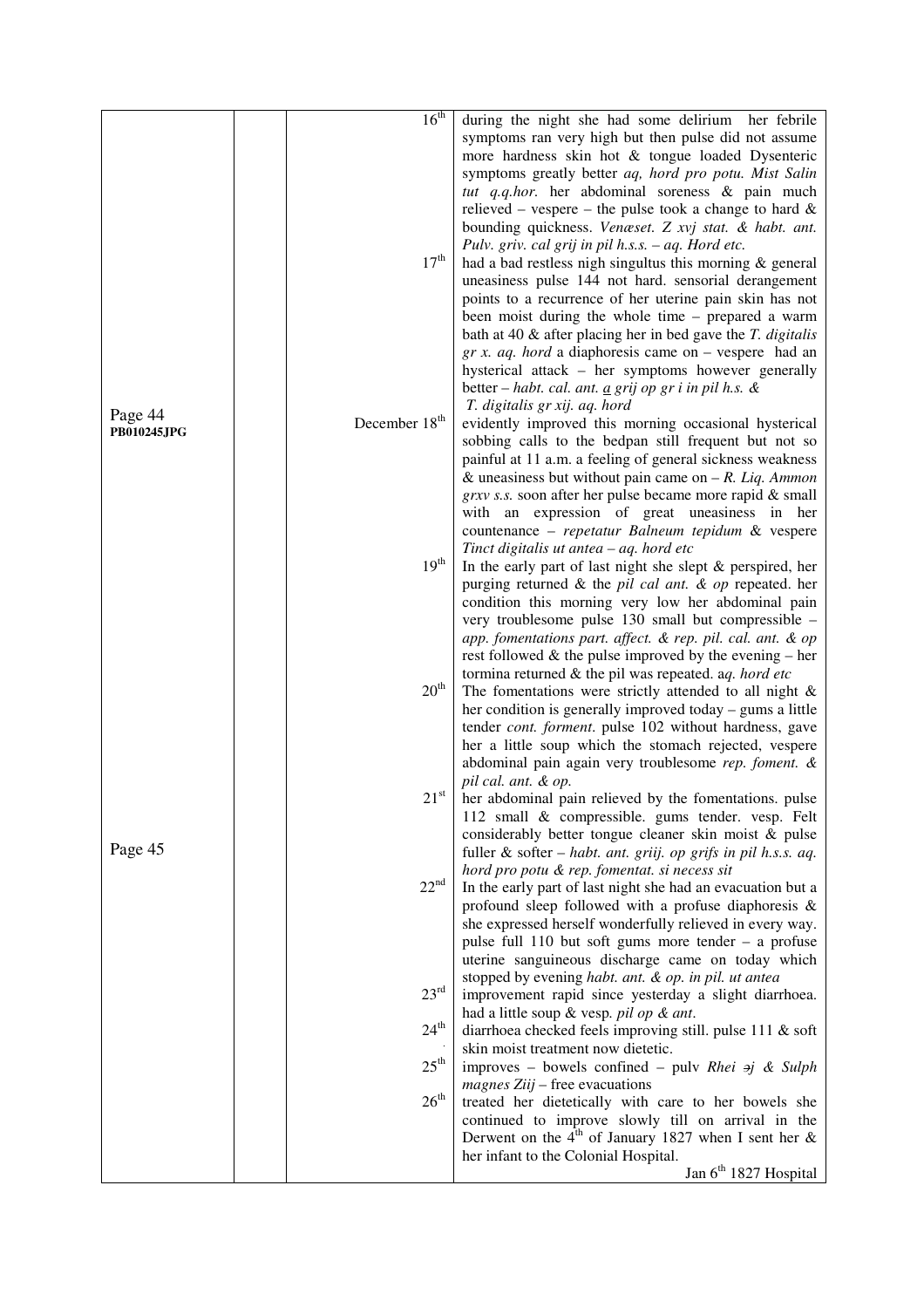| PB010246JPG    |                                |                                                                           |
|----------------|--------------------------------|---------------------------------------------------------------------------|
|                |                                |                                                                           |
| Page 46        | Sarah Green                    | was removed into the Sick bay yesterday with labour                       |
| Diarrhoea      | free woman                     | pains which ended at half past two today in the birth of a                |
|                | ætat 19 years                  | female child under circumstances like the other $-$ its                   |
|                | December 17 <sup>th</sup> 1826 | arms round the neck $\&$ the chord so twisted as to give                  |
|                | at Sea                         | much trouble. the placenta was expelled in fifteen                        |
|                |                                | minutes $\&$ she soon fell into a profound sleep - In the                 |
|                |                                | evening she complained of her bowels $-$ ol. Ricin Zvj                    |
|                |                                | stat.                                                                     |
|                | $18^{\rm th}$                  | had rest & four painful stools in the night, There is a                   |
|                |                                | copious discharge from the uterus with nausea & thirst                    |
|                |                                | $\&$ in the evening her abdominal uneasiness returned with                |
|                |                                |                                                                           |
|                | 19 <sup>th</sup>               | much tormina. habt. pil cal ant & op h.s. aq. hord -                      |
|                |                                | early this morning she became delirious with a hot skin                   |
|                |                                | frequent pulse & loaded tongue. habt. balneum callidum                    |
|                |                                | statim, uterine discharge continues stools frequent                       |
|                |                                | whitish but without pain $- rep.$ pil cal ant $\&$ op ter in die          |
|                |                                | - & vesp rep. balneum                                                     |
|                | $20^{\rm th}$                  | her calls to the bed pan alternated with sleep thro' the                  |
|                |                                | night a little sensorial derangement - habt. mist crot                    |
|                |                                | comp cum T. [Cathecu?] [tut?] q.q. hor & vesp pil op                      |
|                |                                | gri                                                                       |
|                |                                | see page 51                                                               |
|                |                                |                                                                           |
|                |                                |                                                                           |
| Page 47        |                                |                                                                           |
| Dysentery      | Hannah Holland                 | a particularly indolent woman nursing an Infant born on                   |
|                | ætat 24 years                  | board – complains of severe griping $&$ frequent painful                  |
|                | December 19th 1826             | calls to the commode, her ejections mucous $&$ bloody –                   |
|                | at Sea                         | pulse hurried & skin hot with thirst. has had a rigor-                    |
|                |                                | Rx cal. pulv. Rhei a $g$ xv $M$ s.s.                                      |
|                |                                | vesperi                                                                   |
|                |                                | had numerous stools today the latter less painful & more                  |
|                |                                | fœculent habt. pil cal ant & op h.s. aq. hord etc                         |
|                | $20^{\rm th}$                  | much disturbed in the night but feels more free from                      |
|                |                                | pain & pyrexia $-$ at 2 P.M. had a violent attack of                      |
|                |                                | griping & bearing down pain. rep pil. cal.ant. & op.                      |
|                |                                | quart. q.q. hor & fomentatur abdomen which gave relief                    |
|                | $21^{\rm st}$                  | rested well- abdominal pain relieved Dysenteric                           |
|                |                                | symptoms relieved & little pyrexia. cont pil ut heri - a                  |
|                |                                | nausea came on & the pain of the bowels became very                       |
|                |                                | severe- Rx pulv Rhei. cal $\underline{a}$ grx $\&$ vesperi rep. Pil. cal. |
|                |                                | ant & op.                                                                 |
|                | $22^{nd}$                      | had many evacuations in the night $\&$ is more [free-                     |
|                |                                | omitted word?] from tormina & abdominal pain – but no                     |
|                |                                | rest - habt. op gr ij. cal. ant pulv a griij in pil stat sum -            |
|                |                                | this gave great relief $\&$ a sound sleep followed vesp. rep.             |
|                |                                | pil. cal. Ant. & op ut antea - aq. hord -                                 |
|                |                                | See page                                                                  |
|                |                                |                                                                           |
| PB010247JPG    |                                |                                                                           |
| Page 48        | Mary Ann Barber                | who was delivered of a male child on the $9th$ & suffered                 |
| Dysentery $\&$ | ætat 23 years                  | from a small febrile attack complains today of intestinal                 |
| Diarrhoea      | December 24 <sup>th</sup> 1826 |                                                                           |
|                |                                | uneasiness Rx. Pulv. Rhei aj cal grvj ol. menth p.p. griij                |
|                | at Sea                         | $M$ s.s. this operated freely - the stools dark & fœtid,                  |
|                |                                | vesp. habt. pulv Ipecac. comp. grx .aq. hord.-                            |
|                | $25^{\text{th}}$               | had a free diaphoresis during the night but towards                       |
|                |                                | morning a rigor followed by Dysenteric Symptoms at an                     |
|                |                                | early hour gave her the pil. cal. ant. $\&$ op. - her pulse               |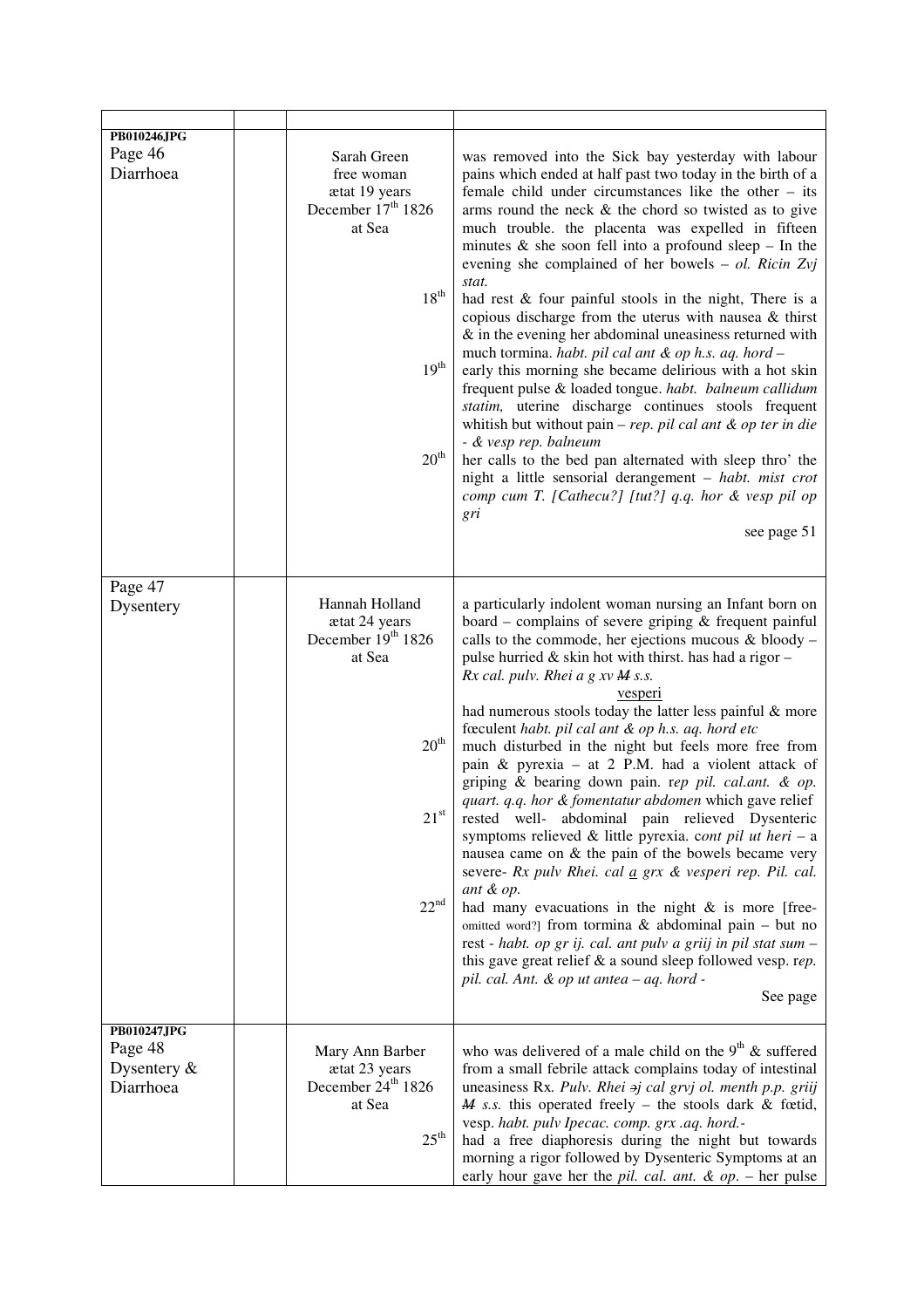|                                         | 26 <sup>th</sup><br>$27^{\rm th}$                                                                                                                                                                                | small $&$ hurried, with much pain in the lower abdomen –<br>fomentatur pars affecta & cont pil ut mane-<br>has felt relief from the fomenting which is to be<br>carefully continued together with the pil. barly water etc<br>pulse improved to soft & 99. but her purging very<br>troublesome without tenesmus – cont. pil & habt. op gri<br>h.s.<br>The abdominal pain recurred with the griping Rx cal<br>pulv. Rhei a grx & rep. foment. P.a. vesp pediluveum<br>The pain of the Hypogastrium continuing with the<br>tenesmus – app. Emp. Lytt. p.a.stat. diluting abundantly<br>with Barly water<br><b>Vespere</b><br>was induced from a peculiar description of her sensation<br>of dysuria to introduce the Catheter which came out<br>loaded with puss - injiciatur aq. tepid in vescicam<br>urinarium [vescica urinaria]which was returned tinged with<br>$blood -$<br>See page 54                                                                                                                                                                                                                                                                                                                                                                                                                 |
|-----------------------------------------|------------------------------------------------------------------------------------------------------------------------------------------------------------------------------------------------------------------|-------------------------------------------------------------------------------------------------------------------------------------------------------------------------------------------------------------------------------------------------------------------------------------------------------------------------------------------------------------------------------------------------------------------------------------------------------------------------------------------------------------------------------------------------------------------------------------------------------------------------------------------------------------------------------------------------------------------------------------------------------------------------------------------------------------------------------------------------------------------------------------------------------------------------------------------------------------------------------------------------------------------------------------------------------------------------------------------------------------------------------------------------------------------------------------------------------------------------------------------------------------------------------------------------------------|
| Page 49                                 | Mary Babington<br>ætat 55 years<br>December 24 <sup>th</sup> 1826<br>a free woman<br>at Sea<br>$25^{\text{th}}$<br>$26^{\rm th}$<br>27 <sup>th</sup><br>28 <sup>th</sup><br>29 <sup>th</sup><br>30 <sup>th</sup> | a feeble woman after a severe rigor came this morning<br>labouring under considerable excitement. pulse 114 &<br>small skin hot & dry tongue parched excessive thirst &<br>pain of the temples $- Rx$ cal. pulv. Rhei a grx stat.<br>Sumend - & postea lavetur corpus aqua frigid cum aceto<br>& assidue continetur<br>her febrile symptoms much relieved. pulse 110 still<br>feeble $\&$ small face flushed – had four evacuations –<br>continetur lavaris corporis, assidue & vesperi cal. ant.<br>pulv. a griv. in pil.-<br>still complains much of her head but her pyrexia is<br>considerably reduced skin moist. thirst subsided &<br>tongue clean. app. emp. Lytt. Nuchæ statim & cont.<br>omnia ut heri.<br>had a severe evacuation early this morning – pain of the<br>head now relieved. pulse exceedingly feeble and<br>debilitated, cont. lavatio corpus ut antea - & habt.<br>Sulph. quinin grij mane & vesperi. vin. Rub. Sago etc<br>a visible amendment but greatly debilitated cont. omnia<br>ut heri omisss lavation [exsporis?]-<br>some irregularity of the belly habt. Sulph. Magnes stat &<br>Sulph quinine vin Rub. [antea?] quantitat.<br>her improvement went on progressively well till the $5th$<br>Jan <sup>y</sup> . She as well on deck.<br>$5th$ Jan <sup>y</sup> 1827 cured |
| PB010248JPG<br>Page 50<br><b>Typhus</b> | Mary Larkins<br>free woman<br>ætat 28 years<br>December 25 <sup>th</sup> 1826<br>at Sea                                                                                                                          | came this morning also labouring under Typhoid<br>Symptoms preceded by rigors together with pyrexia<br>running high She complains of a sharp pain in her chest<br>a hard bounding pulse $\&$ bowels rather bound $-$ habt.<br>cal. pulv. Rhei oj M s.s. emit. Sang. Zxvj decoct. hord<br>$\alpha$ <i>acidulate pro potu</i> – vesperi – had copious evacuations<br>pain much relieved pulse $100 \&$ has lost its hardness.<br>skin still ardent & much thirst - habt. baln. tepidum<br>statim & postea cal. p. ant a griij in pil stat. sum. -<br>decoct hord-                                                                                                                                                                                                                                                                                                                                                                                                                                                                                                                                                                                                                                                                                                                                             |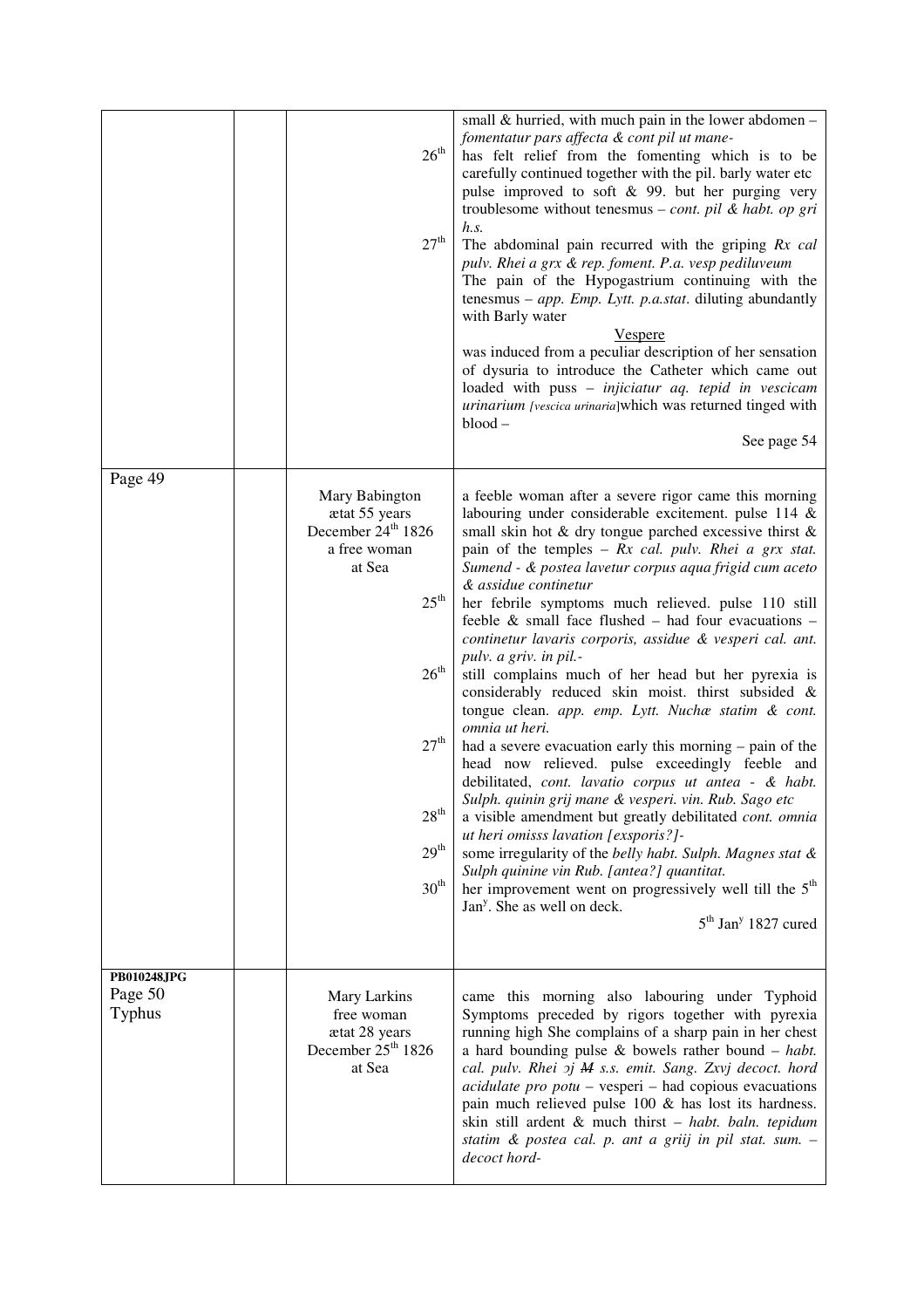|                               | 26 <sup>th</sup><br>27 <sup>th</sup><br>28 <sup>th</sup>                                                                                    | a profuse diaphoresis during the night leaves this<br>morning pretty free from pyrexia – pulse 90 $\&$ very little<br>hardness but the sharp pain of the chest $-$ <i>adhibratur</i><br>emplast Lytt. pectori statim, cont. decoct hord. acidulat<br>- vesp. rep. pil. diaphorit h.s.<br>greatly improved this morning skin moist tongue pretty<br>clean pain of the chest scarcely felt pulse 96 without<br>hardness - habt. pil purg stat cont. Decoct hord. & rep.<br>pil. diaphorit h.s.<br>had three copious evacuations from the purgative pills $\&$<br>the pain of her chest alone is troublesome it has however<br>lost its sharpness - habt. balneum callidum statim & pil<br>diaphorit h.s.<br>See page 55                                                                                                                                                                                                                                                                                                                                                                                                                                                                                                                                                                                                                                                                                                                                                                                                                                                 |
|-------------------------------|---------------------------------------------------------------------------------------------------------------------------------------------|-----------------------------------------------------------------------------------------------------------------------------------------------------------------------------------------------------------------------------------------------------------------------------------------------------------------------------------------------------------------------------------------------------------------------------------------------------------------------------------------------------------------------------------------------------------------------------------------------------------------------------------------------------------------------------------------------------------------------------------------------------------------------------------------------------------------------------------------------------------------------------------------------------------------------------------------------------------------------------------------------------------------------------------------------------------------------------------------------------------------------------------------------------------------------------------------------------------------------------------------------------------------------------------------------------------------------------------------------------------------------------------------------------------------------------------------------------------------------------------------------------------------------------------------------------------------------|
| Page 51                       |                                                                                                                                             |                                                                                                                                                                                                                                                                                                                                                                                                                                                                                                                                                                                                                                                                                                                                                                                                                                                                                                                                                                                                                                                                                                                                                                                                                                                                                                                                                                                                                                                                                                                                                                       |
| <b>PB010249JPG</b><br>Page 52 | Sarah Green<br>Dec <sup>r</sup> 21 <sup>st</sup> 1826<br>from page 46<br>$22^{nd}$<br>$23^{\text{rd}}$<br>$24^{\rm th}$<br>$25^{\text{th}}$ | her diarrhoea exceedingly troublesome thro' the night,<br>continued the <i>mist Crot comp</i> & repeated the additional<br>opium pil, pulse 134 & small, cont mist & op ut antea -<br>at 8 A.m. gave her cal. pulv. Rhei a grx & after some<br>evacuations repeated the mist crot in op - vesp pil cal. $\&$<br>ant. aq. hord etc $-$<br>at 2 this morning was called to her almost in articulo<br>mortis – hiccup pulse scarcely perceptible – warm<br>Brandy & water often repeated rouse her & at 8 A.M.<br>she had a prolapus ani the protruded part much inflamed,<br>washed it with the aq. Lith. acet. dilut. & returned it,<br>repeated the mist crot in op. & pil. cal. & ant: & the<br>warm Brandy & water freely -<br>delirium & restlessness thro the night, diarrhoea<br>incessant – the mist crot. $\&$ op Brandy $\&$ cal. pil.<br>persevered in regularly - occasional hiccup pulse 130<br>very small skin clammy cont. omnia ut heri - The<br>Brandy alone relished by her – vesp habt. op griij<br>at 2 this morning her symptoms became worse her pulse<br>more frequent & imperceptible delirium which had<br>subsided a little returned irritability of stomach such as<br>to reject everything but the Brandy. Stools dark &<br>membranous habt. op gr iv. stat which by the aid of<br>Brandy the stomach retained. habt. enem. opiate. tepid.<br>& rep. quart ante vespere she appeared to have<br>experienced some relief from the enemas but it was of<br>short duration. She continued to sink till 11 A.M. on the<br>$25th$ when she died. |
|                               |                                                                                                                                             | 25th Dec 1826 died                                                                                                                                                                                                                                                                                                                                                                                                                                                                                                                                                                                                                                                                                                                                                                                                                                                                                                                                                                                                                                                                                                                                                                                                                                                                                                                                                                                                                                                                                                                                                    |
|                               |                                                                                                                                             |                                                                                                                                                                                                                                                                                                                                                                                                                                                                                                                                                                                                                                                                                                                                                                                                                                                                                                                                                                                                                                                                                                                                                                                                                                                                                                                                                                                                                                                                                                                                                                       |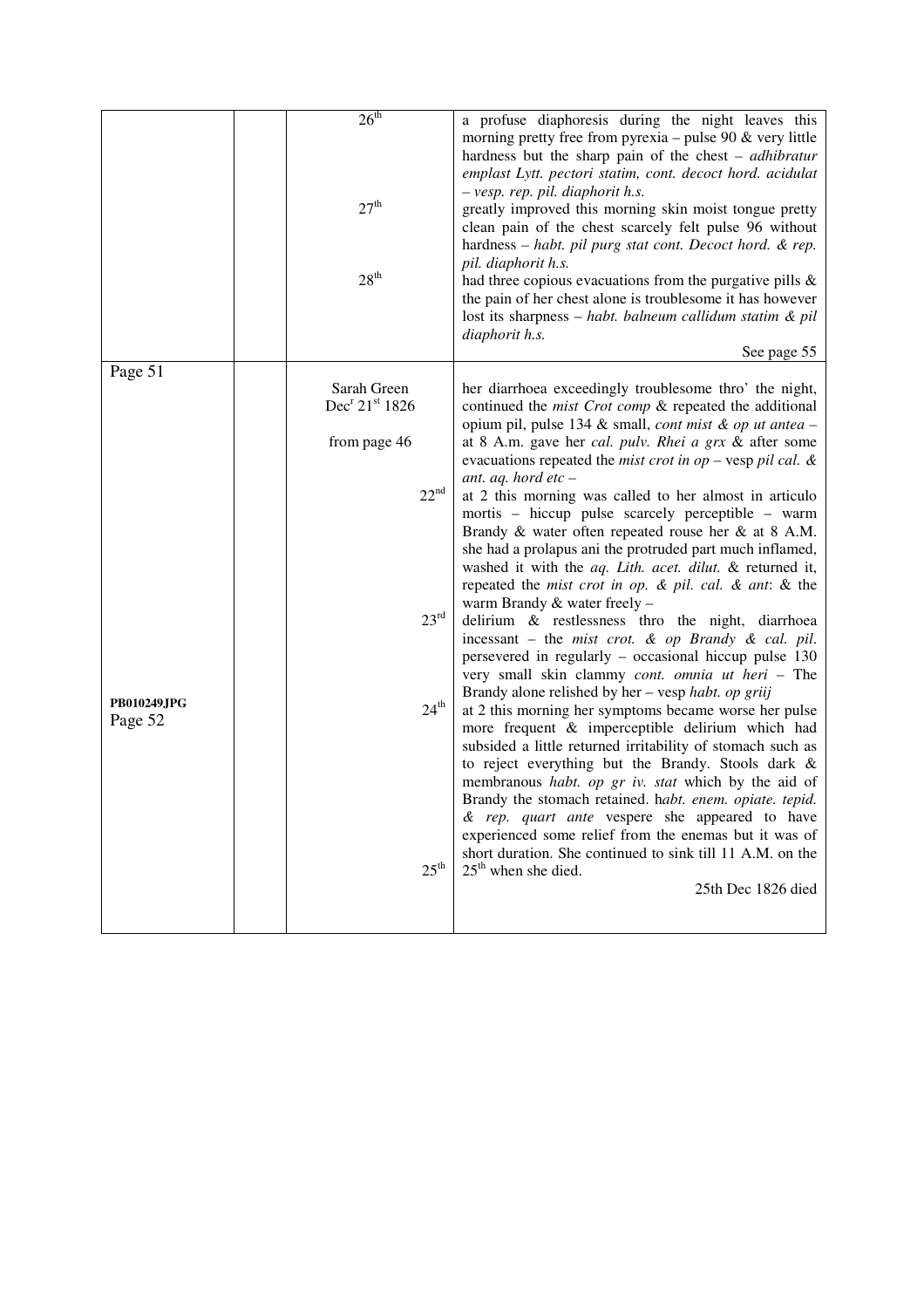| Page 53                | Hannah Holland<br>December $23rd$<br>from page 47<br>$24^{\rm th}$<br>$25^{\text{th}}$<br>26 <sup>th</sup><br>27 <sup>th</sup><br>28 <sup>th</sup><br>29 <sup>th</sup> | had a comfortable night & feels much relieved this<br>morning – some occasional uneasiness of her bowels<br>cont. pil. cal ant & op bis die tantum aq. hord etc -<br>continues as yesterday with occasional griping &<br>tenesmus cont. pil. etc ut heri<br>her nausea returned this morning Rx cal grx confect<br>aromat $\Rightarrow j$ M s.s. & postea. rep. pil. ut heri -<br>had a comfortable night $&$ feels pretty free from pain $-$<br>gums tender hab. pil cal.ant & op. h.s. tantum<br>Symptoms disappearing – gave her some Sago $\&$ port<br>wine - & pil cal ant. & op. T. h.s.s.<br>Still improving – ptyalism – preserved meats $&$ Sago –<br>omittr. pil cal ant $&$ op $-$<br>quite convalescent - & improved but in consideration of<br>her Infant & the necessity of nourishment for it I sent<br>her to Hospital on the 6 <sup>th</sup> January.<br>6 <sup>th</sup> Jan <sup>y</sup> 1827 Hospital                                                                                                                                                                                                                                                                                                                                                            |
|------------------------|------------------------------------------------------------------------------------------------------------------------------------------------------------------------|-------------------------------------------------------------------------------------------------------------------------------------------------------------------------------------------------------------------------------------------------------------------------------------------------------------------------------------------------------------------------------------------------------------------------------------------------------------------------------------------------------------------------------------------------------------------------------------------------------------------------------------------------------------------------------------------------------------------------------------------------------------------------------------------------------------------------------------------------------------------------------------------------------------------------------------------------------------------------------------------------------------------------------------------------------------------------------------------------------------------------------------------------------------------------------------------------------------------------------------------------------------------------------------|
| PB010250JPG<br>Page 54 | Mary Ann Barber<br>December 29 <sup>th</sup> 1826<br>from page 48<br>31 <sup>st</sup><br>January 1st 1827<br>2 <sup>nd</sup>                                           | prepared a tepid bath, the exhibition of which produced<br>general relief & a sleep - dein rep. pil. etc hora somni<br>30 <sup>th</sup> The diarrhoea incessant all the night mixed with<br>dark membranous matter - rep. Injectio<br>tepida in<br>vescicam urinariam which she returned deeply tinged<br>red – pulse 114 & very small & habt. injectio Tinct op Z.<br>aq. tepid lbj ol oliv Zij statim cont foment - pil cal ant &<br>$op$ – quarter in die – without any appearance of<br>saturating the system -<br>The diarrhoea continues without check a troublesome<br>nausea this morning for which I gave a little hot Brandy<br>& water occasionally continuing the other applications<br>regularly – the pulse sinks $\&$ the countenance expresses<br>$\frac{1}{2}$ great anxiety –<br>The nausea increased pulse sinking great general<br>irritation - made water tinged as before - repetatur<br>enemata ut antea fomentations p.a. quaque which were<br>persevered in all day -thro' the night I remained<br>alternating these applications with cordials, but without<br>any benefit – hiccup $\&$ clammy sweats with a sudden<br>relief from pain came on $\&$ she continued to sink till 8<br>A.M. on the $2nd$ when she died<br>$2nd$ Jan <sup>y</sup> 1827 died |
| Page 55                | Mary Larkins<br>free woman<br>from page 50<br>December 29 <sup>th</sup><br>31 <sup>st</sup><br>2 <sup>nd</sup>                                                         | all her symptoms much relieved skin moist tongue clean<br>thirst subsided $\&$ the pain of her breast also – <i>cont pils</i> .<br>diaphorit bis in die decoct hord & pediluv. h.s.<br>$30th$ had two or three rigors in the night but no<br>recurrence of her topical pain a little pyrexia<br>occasionally rep. baln. & pil diaph. decoct hord cum<br>potass. Supertart.-<br>Says she only feels weakness today skin cool tongue<br>clean pulse 96 & soft, omit. pil. hab. decoct hord ut heri<br>$-$ Soup $-$<br>free from pyrexia & feels only debility - belly freed<br>yesterday - Sago & a little Port wine - Soup &<br>[dilunats?]                                                                                                                                                                                                                                                                                                                                                                                                                                                                                                                                                                                                                                          |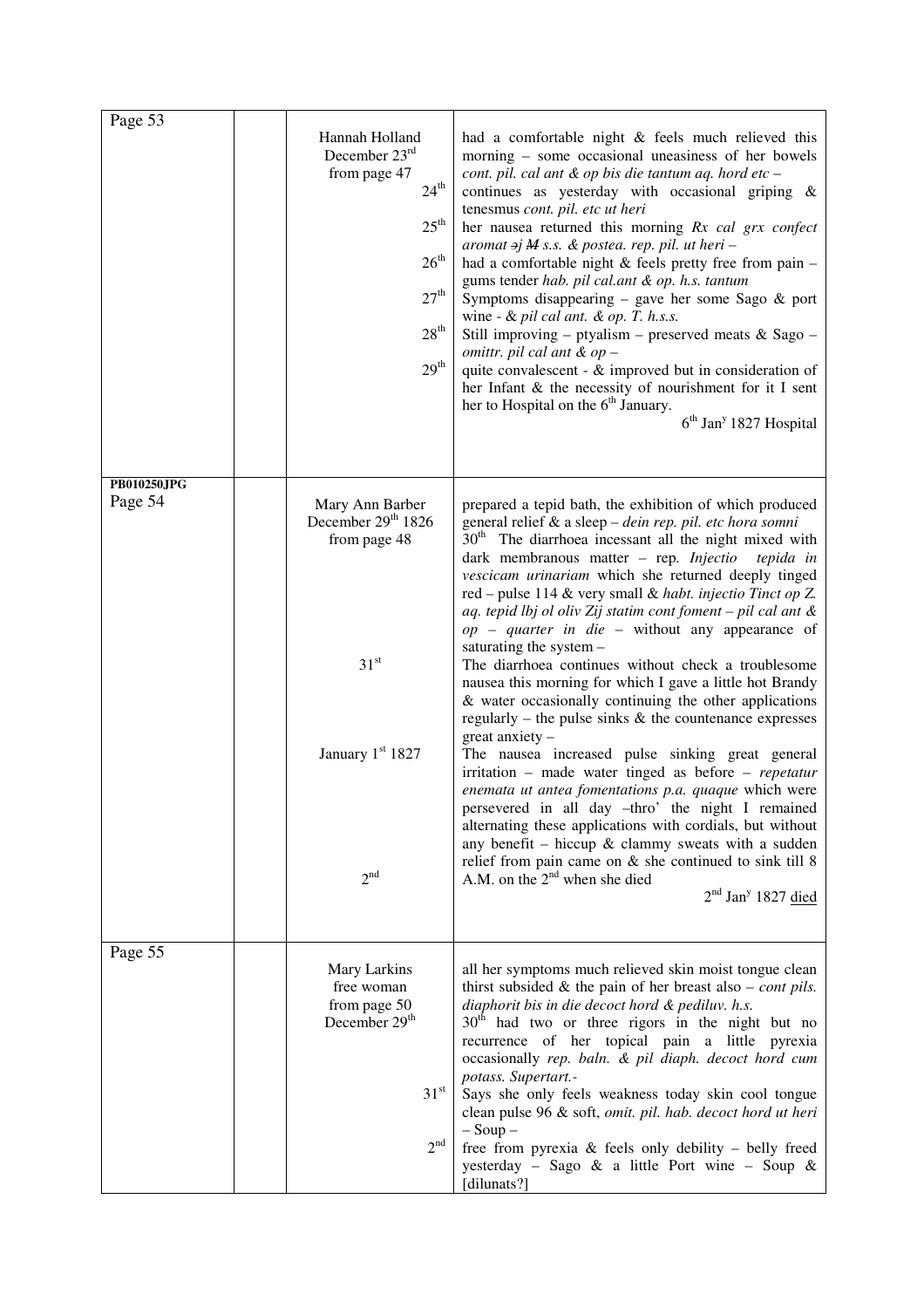|               | 3 <sup>rd</sup>                                         | convalescent – sits up – treatment dietetic –                                                                           |
|---------------|---------------------------------------------------------|-------------------------------------------------------------------------------------------------------------------------|
|               | $4^{th}$<br>5 <sup>th</sup>                             | sits up cont omnia ut heri                                                                                              |
|               |                                                         | goes on well & improved rapidly was on deck & able to<br>land on the 9 <sup>th</sup>                                    |
|               |                                                         | Jan <sup>y <math>9th</math> 1827 cured</sup>                                                                            |
|               |                                                         |                                                                                                                         |
| PB010251JPG   |                                                         |                                                                                                                         |
| Page 56       | Anne Cadd                                               | complains of acute pain of her breast $\&$ right side                                                                   |
| Pneumonia     | ætat 20 years                                           | extending to her scapula pain feels acute respiration                                                                   |
|               | December 26 <sup>th</sup> 1826                          | pulse110 bounding & hard skin burning & parched                                                                         |
|               | at Sea                                                  | tongue loaded & great thirst these were preceded by a                                                                   |
|               |                                                         | rigor - emit sang. Zxxx statim Paulo post. habt. pil purg                                                               |
|               |                                                         | no iij decoct hord in potass. supertart                                                                                 |
|               |                                                         | vesperi<br>was relieved by the venæsection $\&$ had four evacuations                                                    |
|               |                                                         | but the pulse called for a repetition of venæsection ad                                                                 |
|               |                                                         | deliquium - & pil diaphorit h.s.                                                                                        |
|               | 27 <sup>th</sup>                                        | a profuse diaphoresis all the night pulse 98 without any                                                                |
|               |                                                         | hardness – tongue much less loaded $\&$ less thirst $\&$ feels                                                          |
|               |                                                         | but a sense of weight in the chest – app. emp Lytt. pect,                                                               |
|               |                                                         | & rep pil diaphorit decoct hord acidulat                                                                                |
|               | 28 <sup>th</sup>                                        | had some rigors thro' the last night but feels comfortably                                                              |
|               |                                                         | well this morning $-$ habt. cal pulv. Rhei a grxv statim $-$<br>paulo post Sulph magnes Zfs. cont decoct hord acidulate |
|               |                                                         | per diem & vesp feels quite comfortable rep. pil.                                                                       |
|               |                                                         | $diaphorit -$                                                                                                           |
|               | 29 <sup>th</sup>                                        | goes on well & attending to the state of her bowels with                                                                |
|               |                                                         | a pil diaph. h.s. She was up on the $6th$ Jan <sup>y</sup>                                                              |
|               |                                                         | Jan <sup>y</sup> $6^{th}$ 1827 cured                                                                                    |
|               |                                                         |                                                                                                                         |
|               |                                                         |                                                                                                                         |
|               |                                                         |                                                                                                                         |
|               |                                                         |                                                                                                                         |
| Page 57       |                                                         |                                                                                                                         |
|               | Rebecca Babington                                       | after a rigor early this morning $\&$ a restless night $\&$ a                                                           |
| <b>Typhus</b> | Free girl                                               | pain of the head (she says) for some days, came this<br>morning with severe Typhoid symptoms - her head                 |
|               | ætat 22 years<br>Dec <sup>r</sup> 27 <sup>th</sup> 1826 | particularly affected, skin burning hot, thirst great                                                                   |
|               | at Sea                                                  | tongue loaded - pulse 120 but without particular                                                                        |
|               |                                                         | hardness, her menstruation checked, a robust girl $-$ habt.                                                             |
|               |                                                         | pulv. Rh. & cal $a \rightarrow j$ statim – vesperi – had copious                                                        |
|               |                                                         | evacuations - her head relieved habt. decoct hord                                                                       |
|               |                                                         | acidulate & lavitur corpus cum aceto & aq. frigid.                                                                      |
|               | $28^{\rm th}$                                           | assidue                                                                                                                 |
|               |                                                         | has a great deal of pyrexia today her head however much<br>better - cont lavatio corporis & aq. hord ut heri            |
|               |                                                         | ventilation - vesp her symptoms aggravated a pyrexia                                                                    |
|               |                                                         | running very high, mouth parched rep. pulv. purg. &                                                                     |
|               |                                                         | cont. Alia per noctem                                                                                                   |
|               | $29^{\rm th}$                                           | perseverance in the ablutions has produced great relief                                                                 |
|               |                                                         | together with free evacuations last night. pulse $100 \&$                                                               |
|               |                                                         | free from irritation. Skin cool & head greatly relieved -                                                               |
|               | 30 <sup>th</sup>                                        | cont. aq, hord ut heri. ablutio assidue ventilatio etc<br>an extraordinary amendment since last night declares          |
|               |                                                         | herself quite well today pulse 90 soft & rather full                                                                    |
|               |                                                         | See page 61                                                                                                             |
|               |                                                         |                                                                                                                         |
|               |                                                         |                                                                                                                         |
|               |                                                         |                                                                                                                         |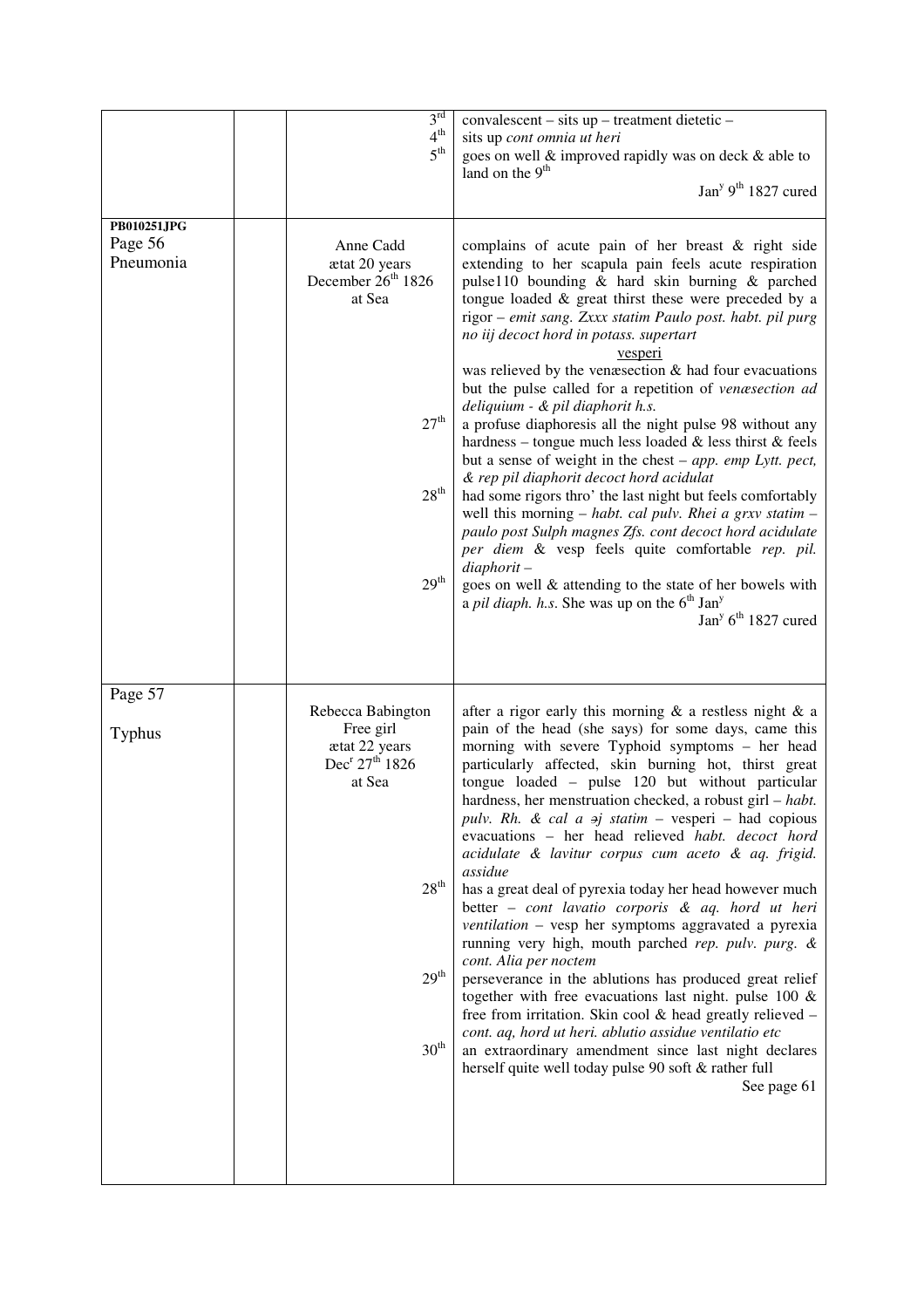| PB010252JPG                               |                                                                                                                                                                     |                                                                                                                                                                                                                                                                                                                                                                                                                                                                                                                                                                                                                                                                                                                                                                                                                                                                                                                                                                                                                                                                                                                |
|-------------------------------------------|---------------------------------------------------------------------------------------------------------------------------------------------------------------------|----------------------------------------------------------------------------------------------------------------------------------------------------------------------------------------------------------------------------------------------------------------------------------------------------------------------------------------------------------------------------------------------------------------------------------------------------------------------------------------------------------------------------------------------------------------------------------------------------------------------------------------------------------------------------------------------------------------------------------------------------------------------------------------------------------------------------------------------------------------------------------------------------------------------------------------------------------------------------------------------------------------------------------------------------------------------------------------------------------------|
| Page 58<br>Dysentery                      | Emma Farrow<br>ætat 16 years<br>Dec <sup>r</sup> 29 <sup>th</sup> 1826<br>at Sea<br>$30^{\rm th}$<br>$31^{\rm st}$<br>January $1st 182$                             | was called to her in the last night labouring under severe<br>abdominal pain purging $&$ tenesmus – hot skin pulse<br>110 with some hardness - tongue loaded & mouth<br>parched great thirst & occasional sensorial derangement<br>- emit Sang Zxvj statim postea habt. cal. p. Rhei a aj<br>fomentation abdomen & aq. hord pro potu - vesperi her<br>symptoms subsided. pulse came down to 96 without<br>hardness skin more cool & tormina relieved greatly.<br>Stools mucous & bloody lately passed without pain<br>habt. pil. cal. ant. & op. h.s.<br>her tenesmus returned but all the other symptoms better<br>cont pil cal. ant, & op quart, q.q. hor. & decoct. hord. ut<br>heri. fomentatur pars affecta I. E. abdomen<br>much improved since last night slept soundly with a free<br>diaphoresis, cont pil. cal. ant. & op. quater in die tantum<br>decoct hord, Sago etc -<br>Gums tender this morning symptoms subsided omit. pil.<br>cal. ant. & op cont. decoct. hord. Sago etc<br><u>Vesperi</u><br>ptyalism copious habt. gargarism astringens. & Tinct op<br>$gr$ xxx $h$ .s.s.<br>See page 62 |
| Page 59                                   | <b>Bridget Dart</b><br>ætat 25 years<br>January $2nd$ 1827<br>beating up the Derwent                                                                                | came this morning with a polypus occupying the septum<br>nose with an extensive base florid & vascular plugging<br>the nostril, unaccompanied by any unpleasant symptom<br>besides I considered it more prudent so near to<br>disembarkation to submit her to the comforts of Hospital<br>treatment whither so sent her on the 6 <sup>th</sup><br>January 6 <sup>th</sup> 1827 Hospital                                                                                                                                                                                                                                                                                                                                                                                                                                                                                                                                                                                                                                                                                                                        |
| PB010253JPG<br>Page 60 - blank<br>Page 62 | Rebecca Babington<br>free girl<br>from page 57<br>December 30 <sup>th</sup><br>1826<br>January 1st 1827                                                             | her tongue clean & thirst abated skin occasionally hot<br>cont. med. ut heri<br>$31st$ goes on to improve, got a warm bath which she used<br>with great comfort to her feelings. -<br>Vesperi<br>Catamenia returned, gave her Soup omitting the ablution<br>Decoct. hord pro potu-<br>Declares herself quite well $&$ continued to improve till<br>the 7 <sup>th</sup> she went on shore quite well<br>January 7 <sup>th</sup> 1827 cured                                                                                                                                                                                                                                                                                                                                                                                                                                                                                                                                                                                                                                                                      |
| PB010253JPG<br>Page 64                    | Emma Farrow<br>January $2nd$ 1827<br>from page 58<br>$3^{\text{rd}}$<br>$4^{\text{th}}$<br>$5^{\text{th}}$<br>6 <sup>th</sup><br>7 <sup>th</sup><br>8 <sup>th</sup> | No recurrence of any symptom $\&$ feels quite at ease<br>ptyalism copious habt. Sulph magnes. Ziij. & cont. Alia<br>ut heri<br>goes on well treatment dietetic cont garg. astringens.<br>ptyalism subsiding a little- cont. omnia ut heri.-<br>improves rapidly - Sago & port wine, soup -<br>rep. haust purg Salin & omnia ut heri-<br>a little ptyalism & no bad symptom<br>was up & went on deck to prepare for disembarkation on<br>the $9th$<br>January 9 <sup>th</sup> 1927 Cured.                                                                                                                                                                                                                                                                                                                                                                                                                                                                                                                                                                                                                       |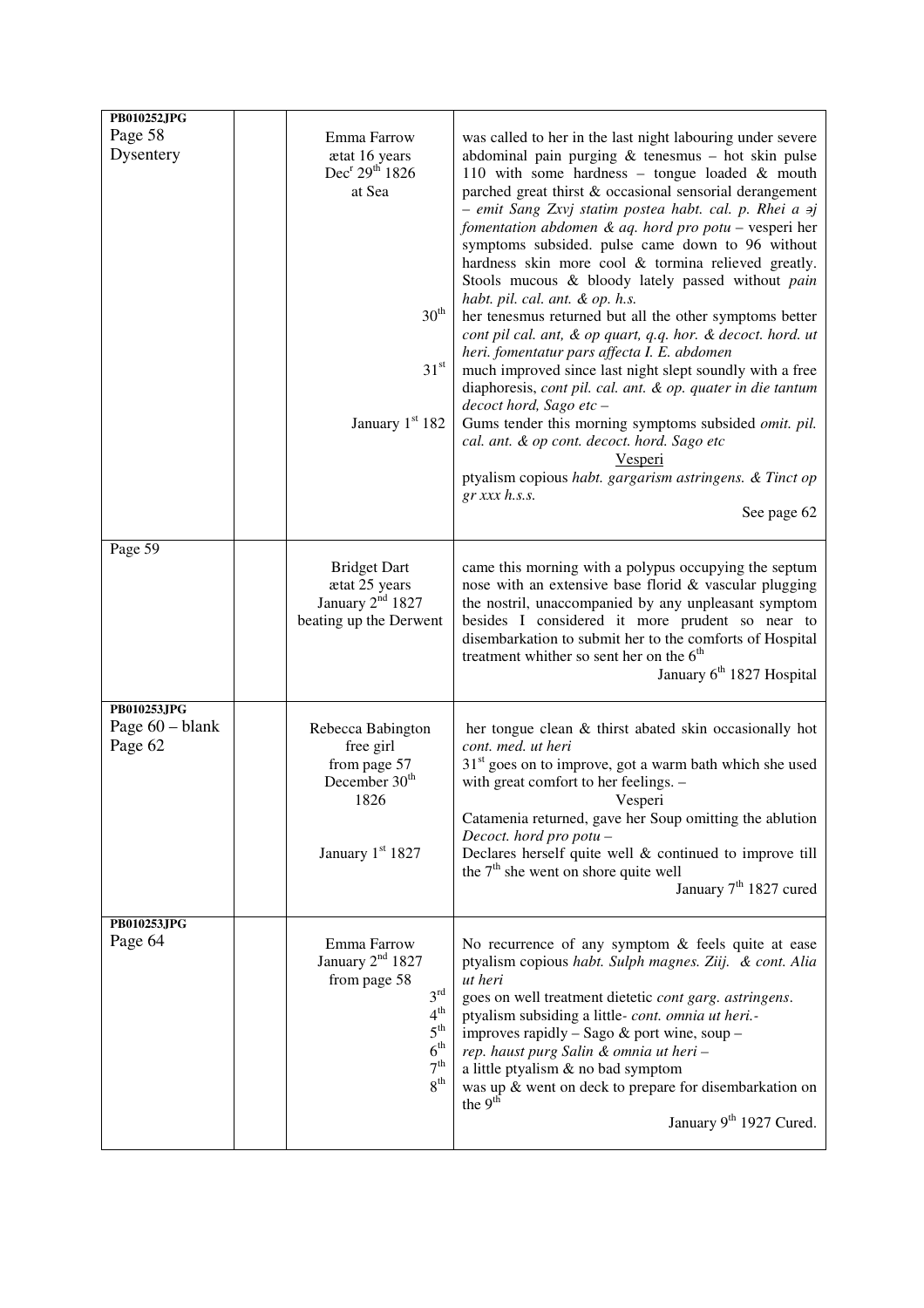## **ABSTRACT of the preceding JOURNAL, being a Summary of all the Cases contained therein.**

**PB010255 & PB010256 JPG** 

| $1.5010200$ at 1.15010200 Jr. 0.1200 | <b>Numbers</b>                 |                              |                          |                |  |  |
|--------------------------------------|--------------------------------|------------------------------|--------------------------|----------------|--|--|
| <b>Nature of the Disease or Hurt</b> | Put on the<br><b>Sick List</b> | Discharged to<br>Duty        | Sent to the<br>Hospital  | Died on board  |  |  |
| <b>Continued Fevers</b>              | 5                              | 5                            |                          |                |  |  |
| Fluxe                                | $\blacksquare$                 | $\Box$                       |                          |                |  |  |
| Scurvy                               | $\overline{\phantom{a}}$       | $\qquad \qquad -$            |                          |                |  |  |
| Ulcers                               | $\overline{\phantom{a}}$       | $\blacksquare$               |                          |                |  |  |
| Wounds & Accidents                   | $\overline{\phantom{a}}$       | $\qquad \qquad \blacksquare$ |                          |                |  |  |
| Rheumatism                           | $\overline{2}$                 | $\overline{2}$               |                          |                |  |  |
| Pulmonic Inflammation                | $\overline{4}$                 | $\overline{4}$               |                          |                |  |  |
| <b>Intermittent Fevers</b>           |                                |                              |                          |                |  |  |
| Cephelagia                           | $\overline{5}$                 | $\mathfrak{Z}$               |                          | $\overline{2}$ |  |  |
| Dysentery                            | $\overline{8}$                 | $\overline{6}$               | $\sqrt{2}$               |                |  |  |
| <b>Tetanus</b>                       | $\mathbf{1}$                   | $\blacksquare$               | $\overline{\phantom{a}}$ | $\mathbf{1}$   |  |  |
| Apoplexy                             | $\mathbf{1}$                   | $\blacksquare$               | $\overline{\phantom{a}}$ | $\mathbf{1}$   |  |  |
| Diarrhoea after Accouchment          | $\overline{\mathbf{3}}$        | $\overline{\phantom{0}}$     | $\overline{\phantom{a}}$ | $\overline{3}$ |  |  |
| Polypus Nasi                         | $\mathbf{1}$                   |                              | $\mathbf{1}$             |                |  |  |
| Hemoptysis                           | $\overline{2}$                 | $\overline{2}$               |                          |                |  |  |
| Opthalmia                            | $\mathbf{1}$                   | $\mathbf{1}$                 |                          |                |  |  |
| Nephritis                            | $\mathbf{1}$                   | $\mathbf{1}$                 |                          |                |  |  |
| Prolapus Ani                         | $\mathbf{1}$                   | $\mathbf{1}$                 |                          |                |  |  |
|                                      |                                |                              |                          |                |  |  |
| Other Complaints                     |                                |                              |                          |                |  |  |
|                                      |                                |                              |                          |                |  |  |
| Total                                | 35                             | 25                           | 3                        | $\tau$         |  |  |
|                                      |                                |                              |                          |                |  |  |
|                                      |                                |                              |                          |                |  |  |
|                                      |                                |                              |                          |                |  |  |
|                                      |                                |                              |                          |                |  |  |
|                                      |                                |                              |                          |                |  |  |
|                                      |                                |                              |                          |                |  |  |
|                                      |                                |                              |                          |                |  |  |
|                                      |                                |                              |                          |                |  |  |
|                                      |                                |                              |                          |                |  |  |
|                                      |                                |                              |                          |                |  |  |
|                                      |                                |                              |                          |                |  |  |
|                                      |                                |                              |                          |                |  |  |
|                                      |                                |                              |                          |                |  |  |
|                                      |                                |                              |                          |                |  |  |
|                                      |                                |                              |                          |                |  |  |
|                                      |                                |                              |                          |                |  |  |
|                                      |                                |                              |                          |                |  |  |
|                                      |                                |                              |                          |                |  |  |